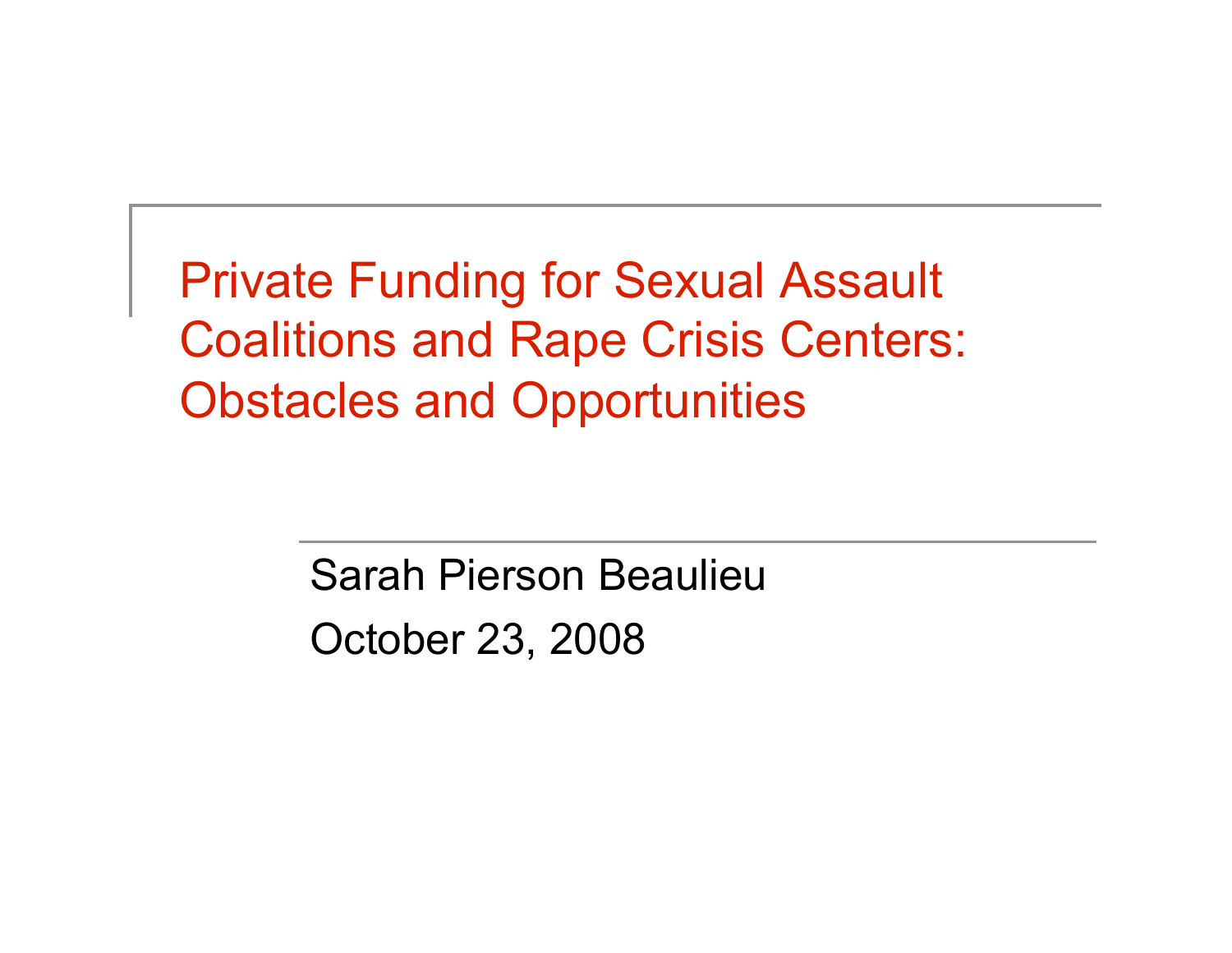### About the Author

Sarah Pierson Beaulieu has extensive experience in fundraising, program development, and volunteer management. Currently the Deputy Chief Operating Officer of the University of Massachusetts Foundation, she previously served as Director of Corporate and Foundation Relations at Boston College. In that capacity, she led a team responsible for raising \$18 - 20 million annually. Earlier, she worked in multiple fundraising roles at Brown University, raising major gifts from a portfolio of alumni leadership donors in the San Francisco Bay area and managing multi-million dollar reunion fundraising campaigns.

Sarah has also been an active contributor to the Boston and Providence communities, volunteering her time with organizations like the Boston Area Rape Crisis Center, the Babson College Center for Women's Leadership and the Brown Club of Rhode Island, as well as leading Take Back the Night events at Brown. Earlier, she spent many years working with children and youth in various capacities.

Sarah has a B.A. in Women's Studies and Religious Studies from Brown University and an M.B.A. from the Carroll School of Management at Boston College. She has also completed graduate course work at the Boston University Graduate School of Social Work. A dancer in her youth, she continues to pursue creative forms of expression through music, yoga, writing, and art.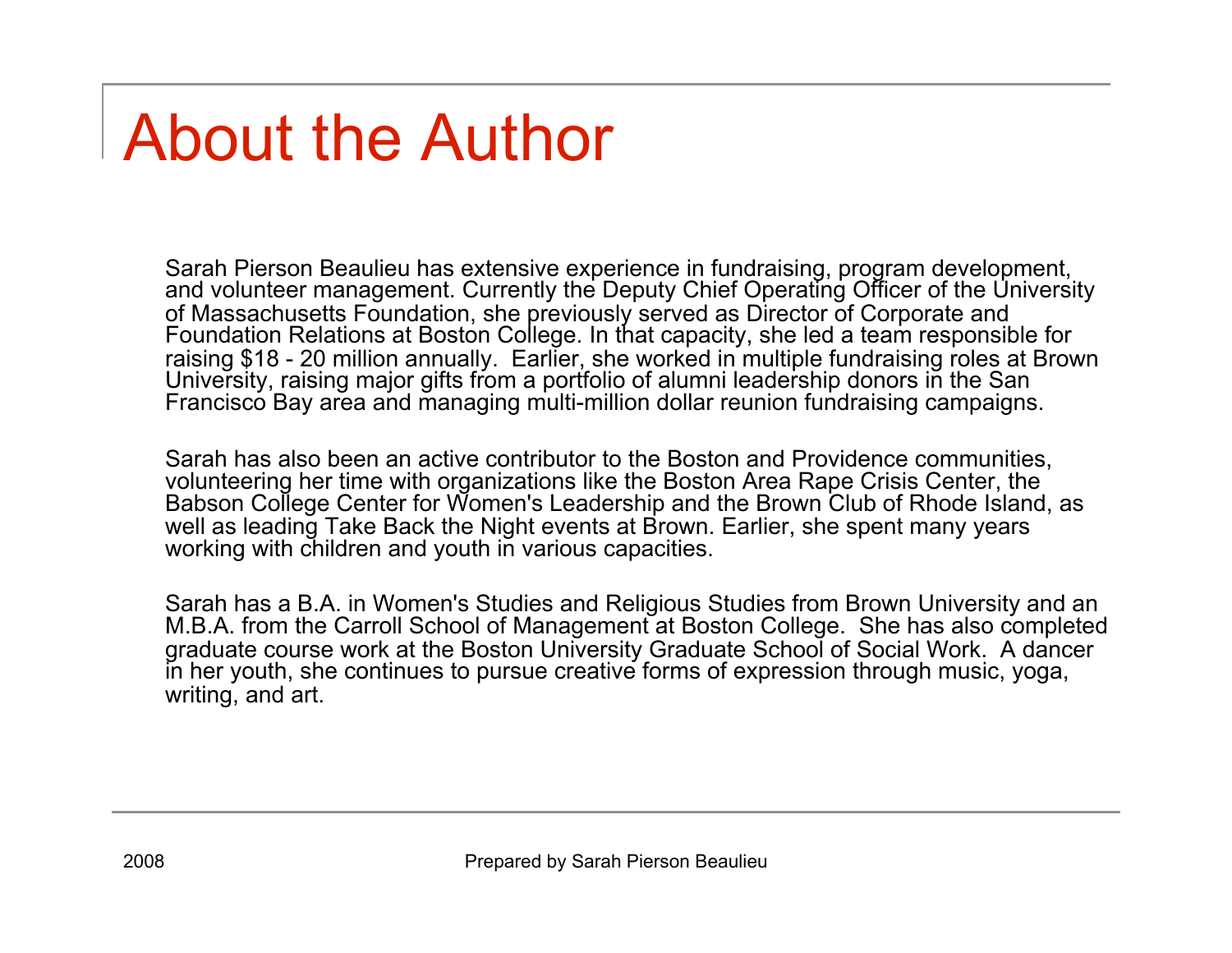# One Out of Four

Incidence and Impact of Sexual Abuse and Assault in the United States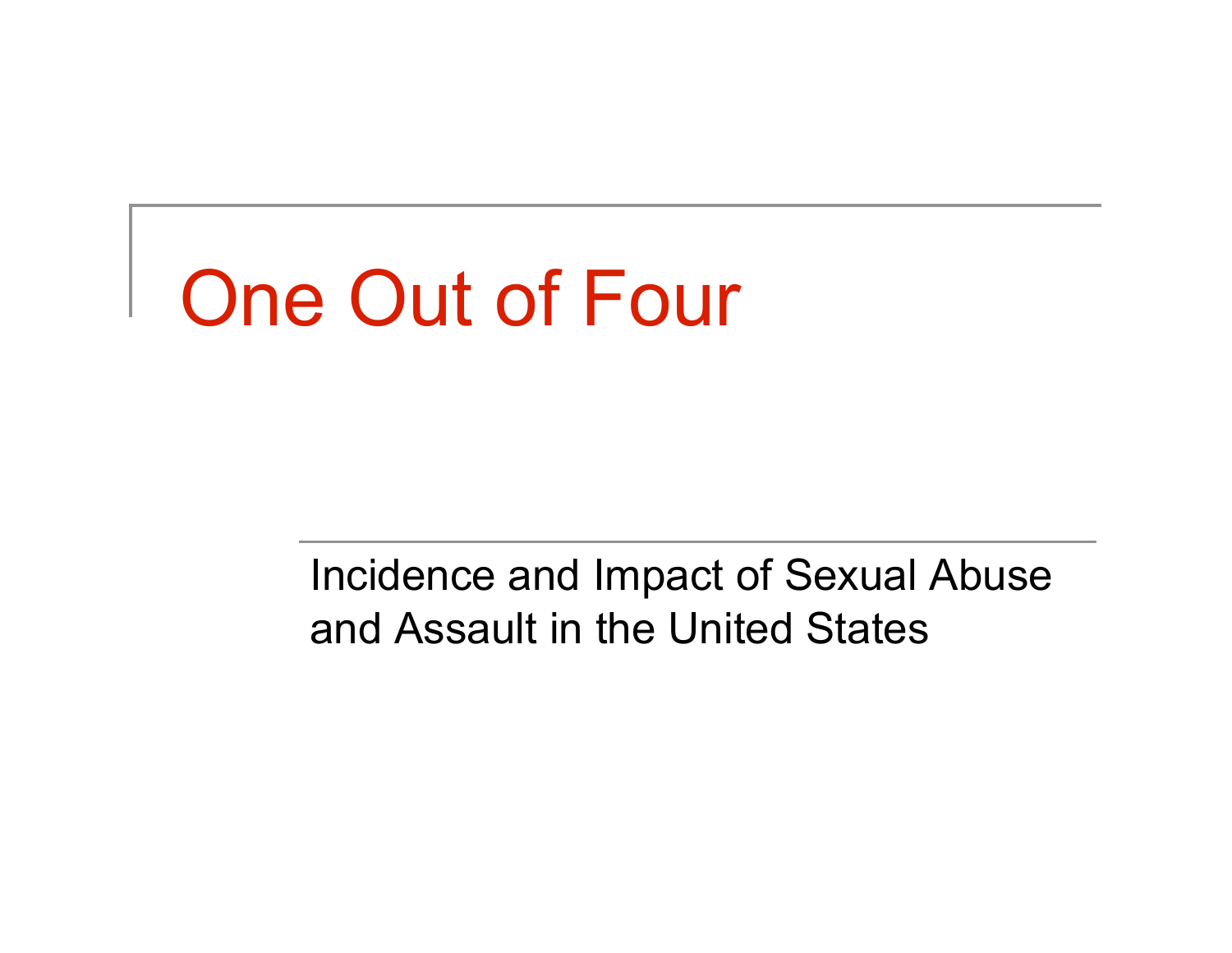## Prevalence

- According to the National Crime Victimization Survey, one out of six women in the United States has been the victim of sexual assault.
- Approximately 44% of victims are under the age of 18, and 15% are under the age of 12.
- $\blacksquare$  3% of men will be the victim of rape in his lifetime.

Source: National Crime Victimization Survey, 2006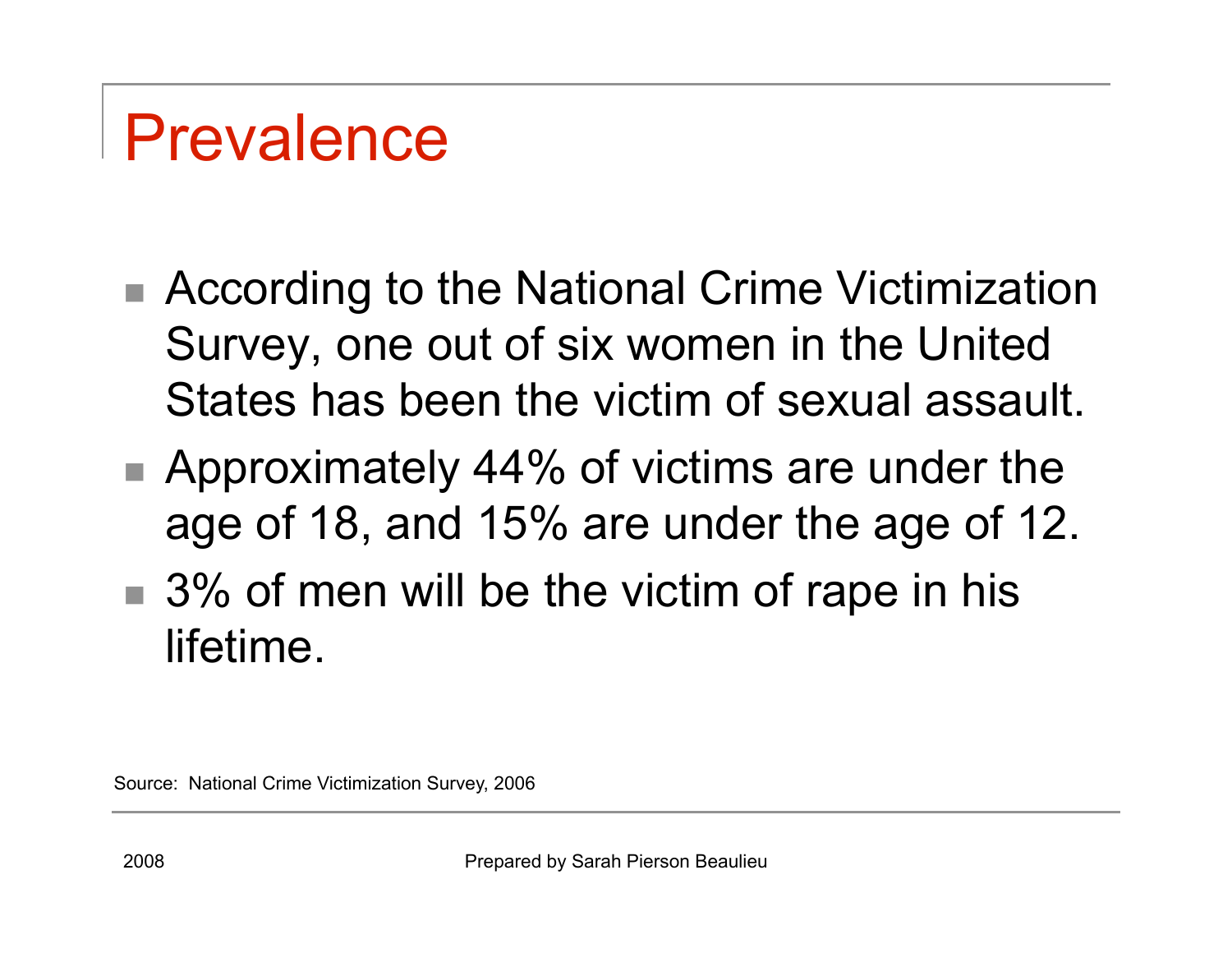## Economic Impact

- The state of Minnesota estimates that each sexual assault costs the state \$41,000.
- **If nationwide averages jury awards for pain** and suffering related to rape are considered, the figure rises to \$184,000 per sexual assault.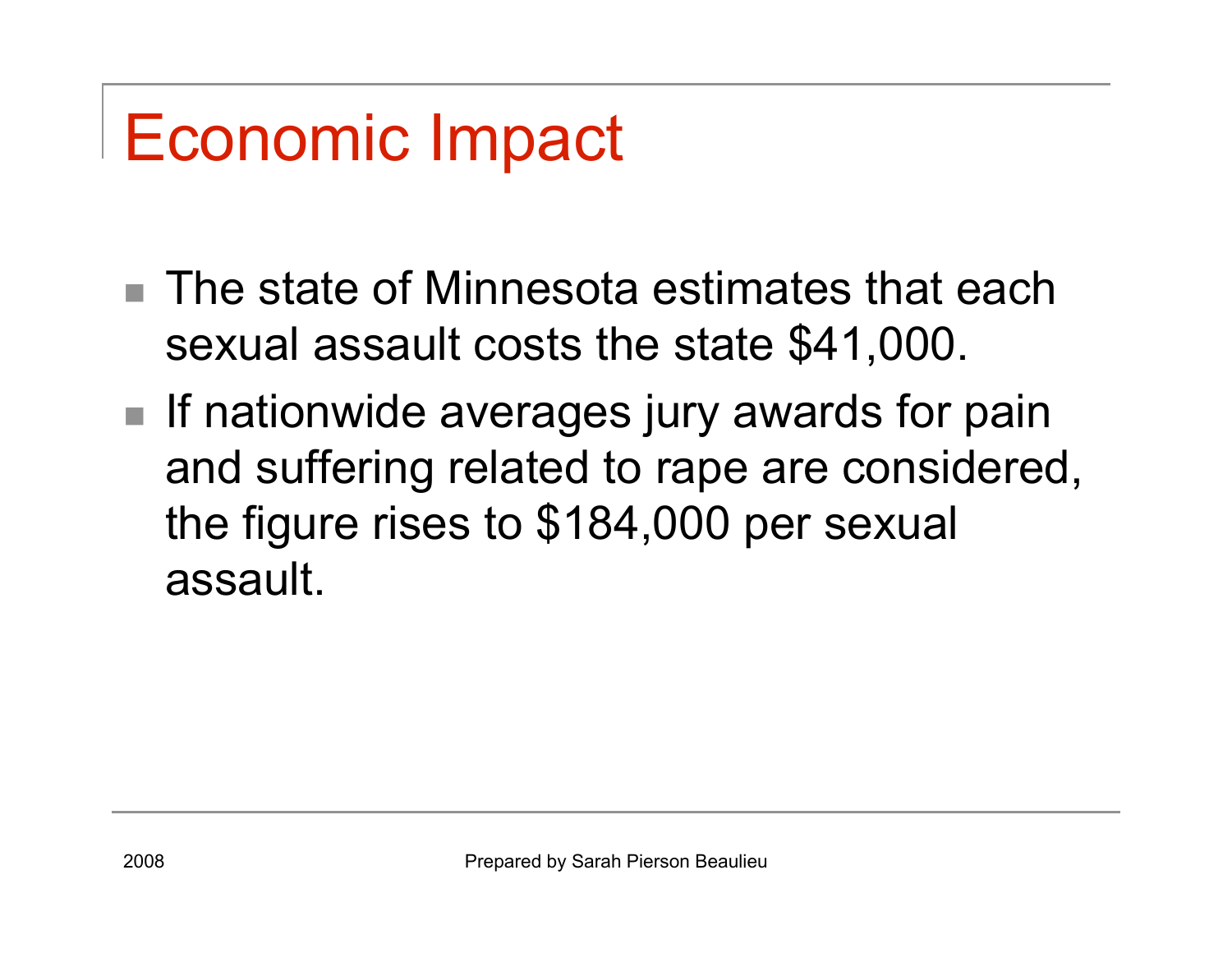### Sources of Economic Impact of Sexual Assault

- Victim Costs:
	- **D** Medical Care
	- n Mental Health Care
	- n Lost Work
	- **Property Damage**
	- **<u>n</u>** Suffering and Lost Quality of Life
	- **D** Pregnancy
	- Suicide Acts
	- Substance Abuse
- Perpetrator Costs
	- Investigation/Adjudication
	- **n** Confinement
	- **D** Probation
	- **B** Supervision
	- **Registration, Community** Notification, and Risk Assessment
	- **Earning Loss while** Incarcerated

Source: Costs of Sexual Violence in Minnesota, Minnesota Department of Health, 2007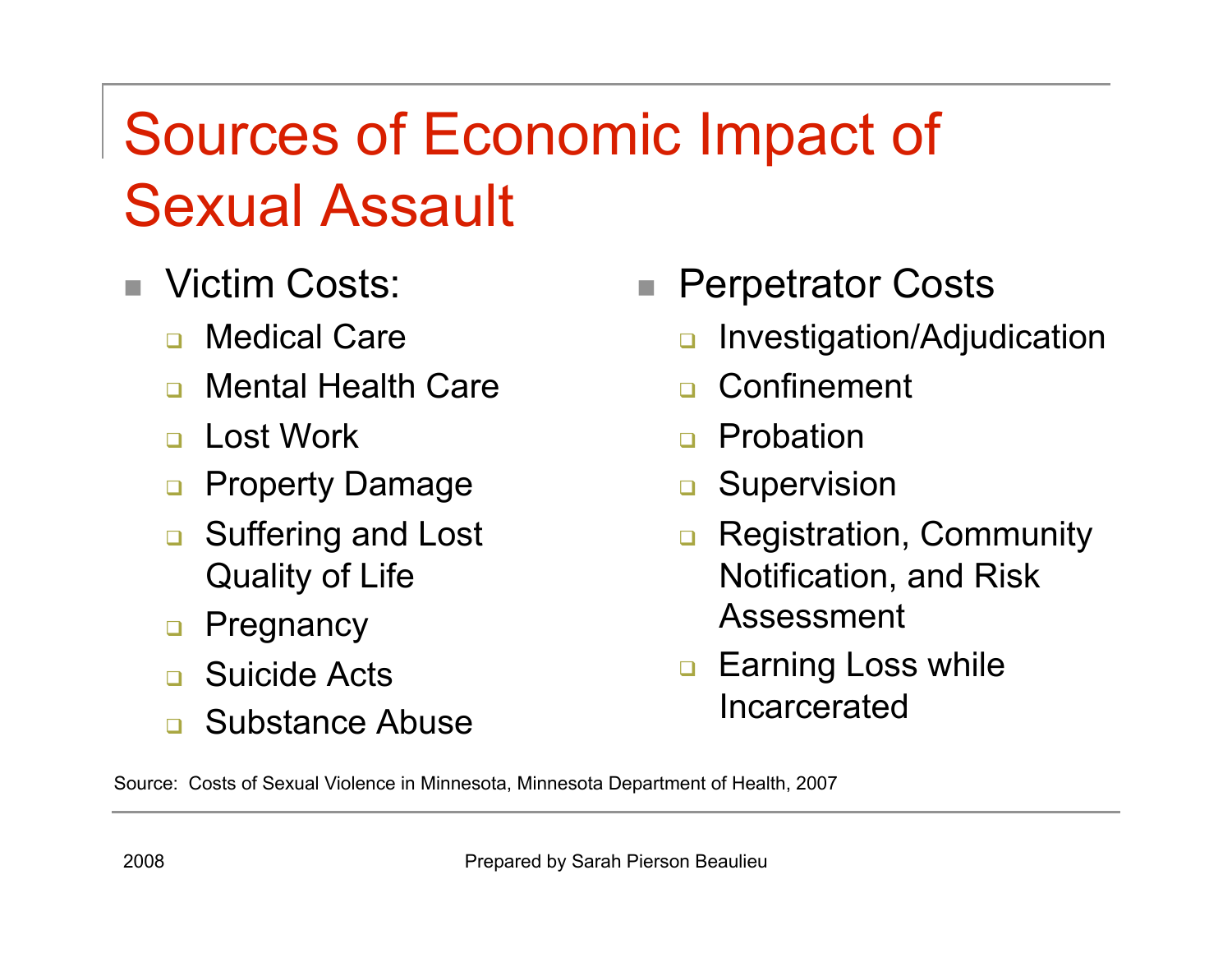# Emotional Impact

- Victims of sexual assault are:
	- **3 times** more likely to suffer from depression.
	- **6 times** more likely to suffer from post-traumatic stress disorder.
	- **13 times** more likely to abuse alcohol.
	- **26 times** more likely to abuse drugs.
	- **4 times** more likely to contemplate suicide.

Source: Rape, Abuse, and Incest National Network website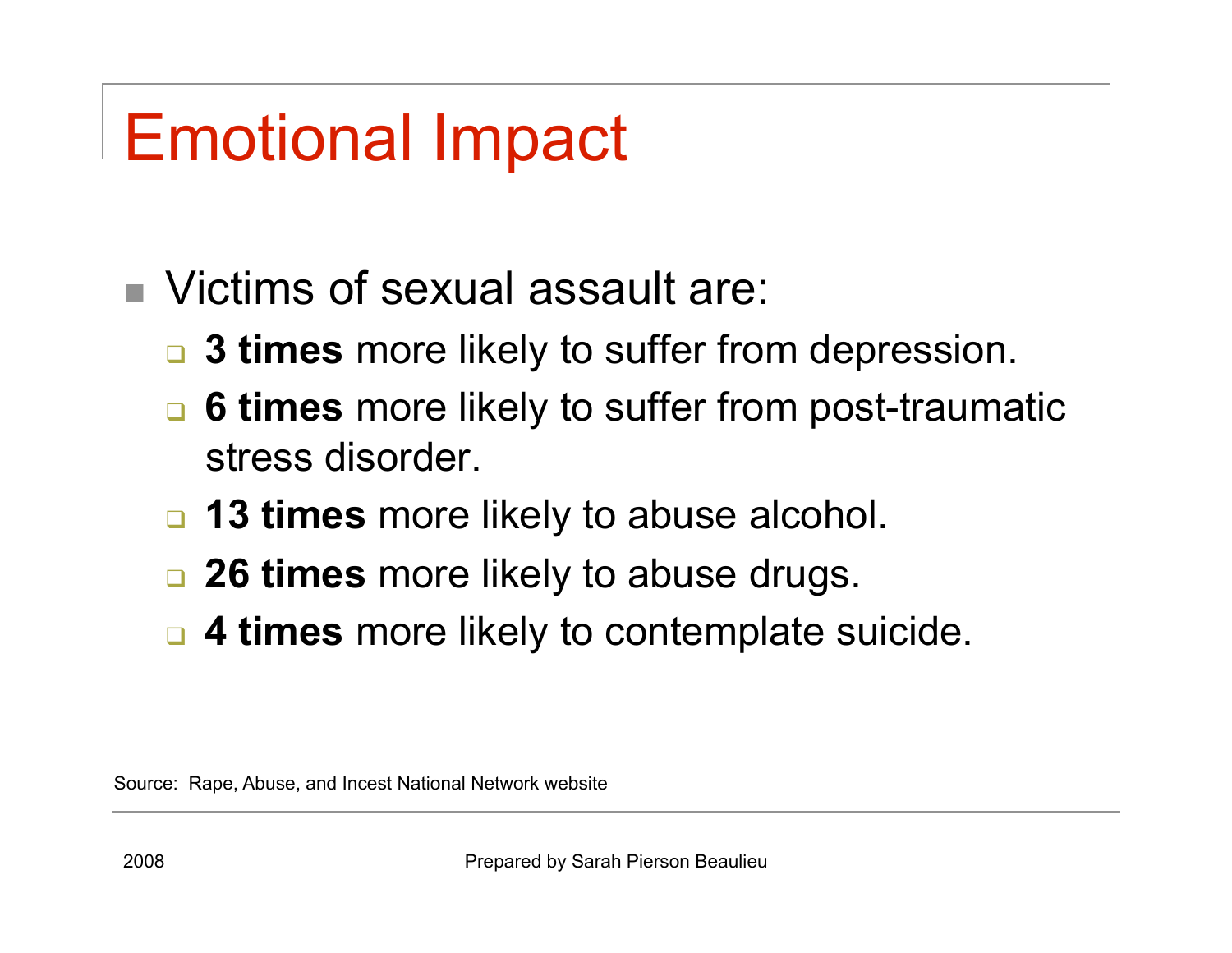# A Robust Infrastructure

Sexual Assault Coalitions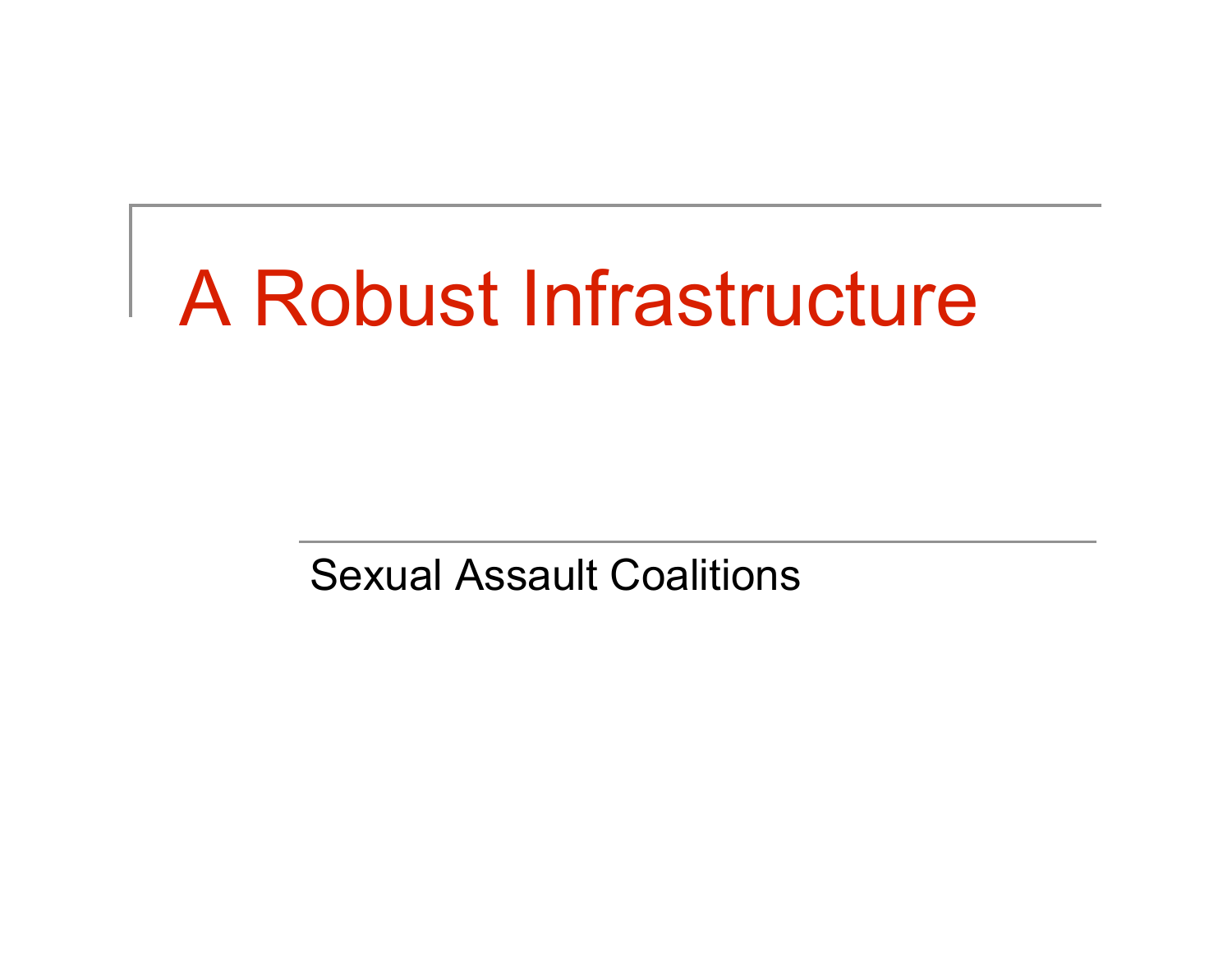## Data Sources

- Sexual Assault Coalition Organizational Survey (2005-6)
	- 51 out of 55 coalitions responded
	- **□ Broadly addressed issues specific to coalitions**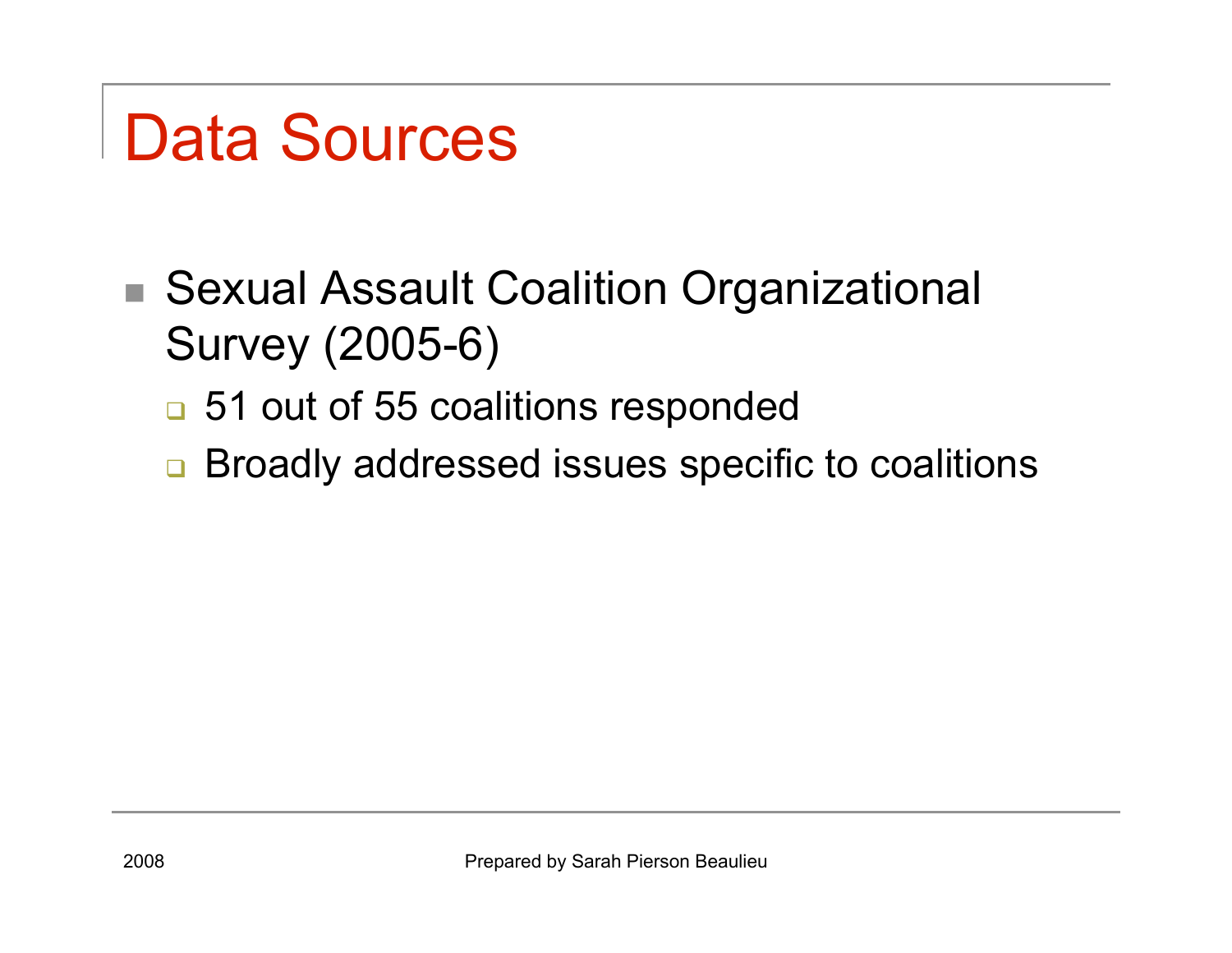# Support and Prevention Network

- 57 sexual assault coalitions
- 600 (estimated) rape crisis centers
- Campus programs and counseling
- National Organizations
	- Rape, Abuse, Incest National Network (RAINN)
	- National Sexual Violence Resource Center (NSVRC)
	- □ National Sexual Assault Coalition Resource Sharing Project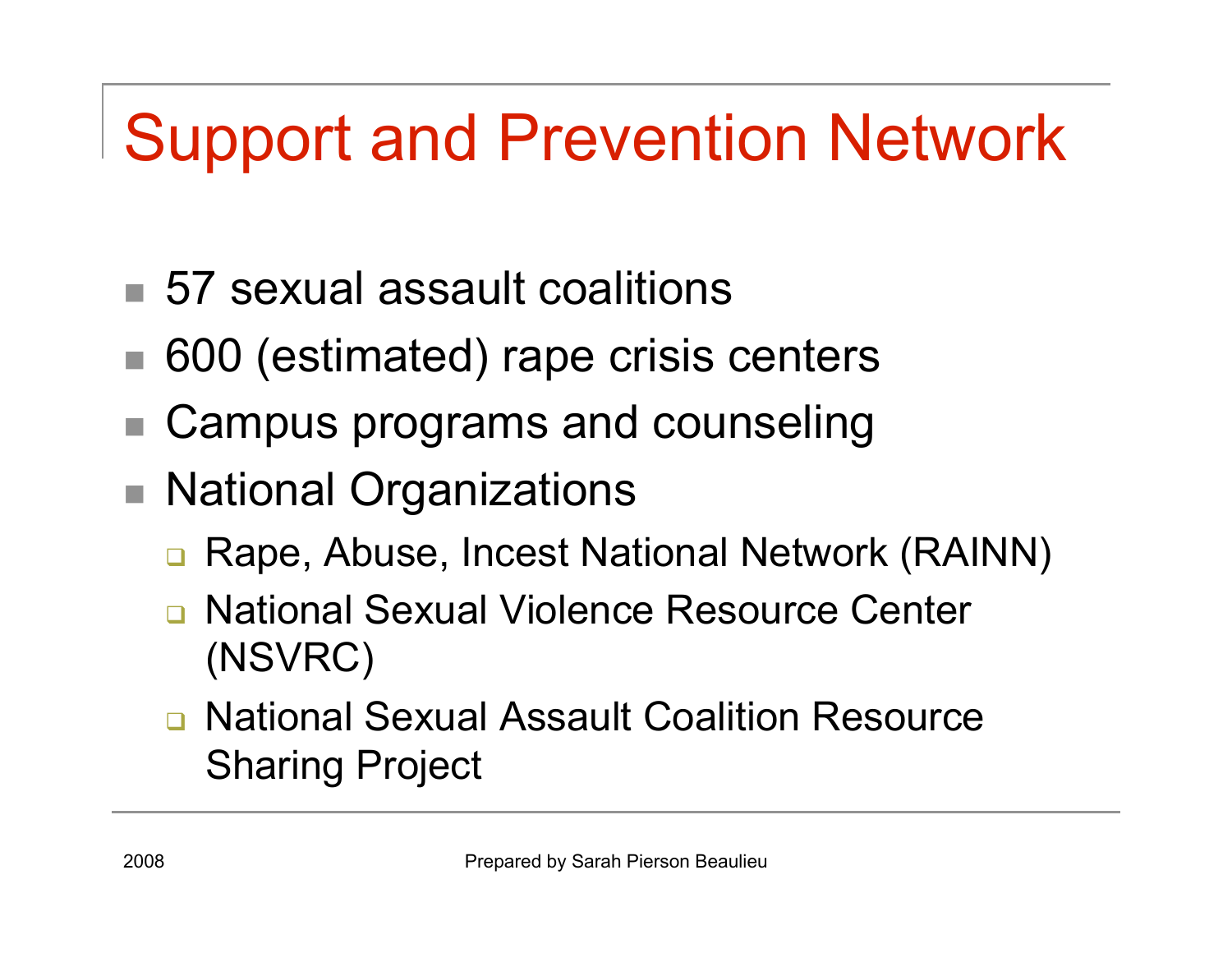# What is a sexual assault coalition?

- Coalitions provide a state-wide voice for advocacy and public policy in the area of sexual assault and rape, engaging different types of organizations:
	- Government agencies
	- **Q** College campuses
	- **D** Hospitals
	- **Q** Criminal Justice System
	- **Q** Community organizations
	- Media
- Coalitions provide technical assistance and set training requirements for the state's rape crisis centers, such as:
	- Volunteer training materials
	- **Q** Curriculum guides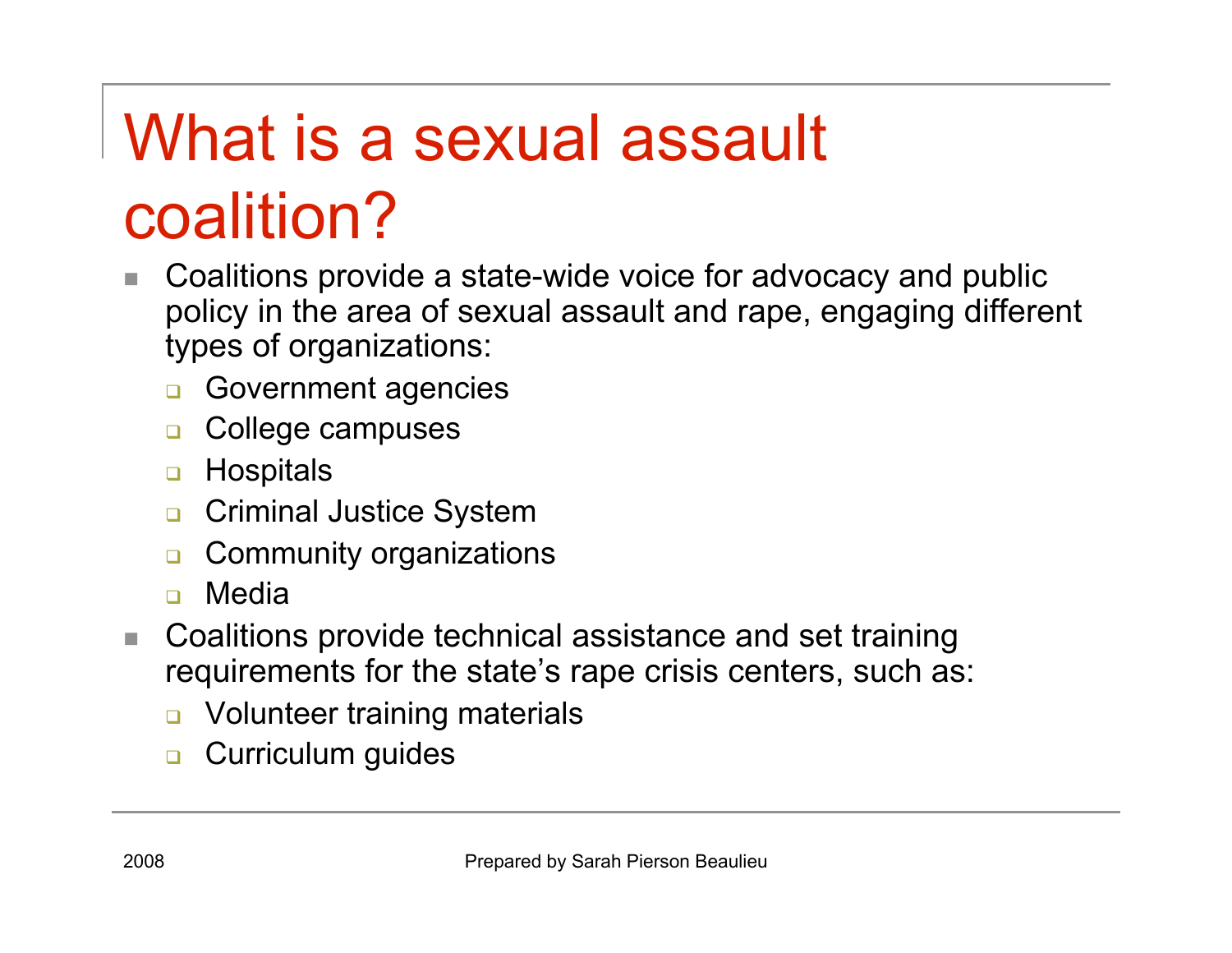# Sexual Assault Coalitions: Programs

- 45% of sexual assault coalitions are dedicated to both sexual assault and domestic violence.
- Average operating budget is \$745,247 with an agency budget of \$1,676,555.
- Half of the coalitions pass state and federal funds through to rape crisis centers.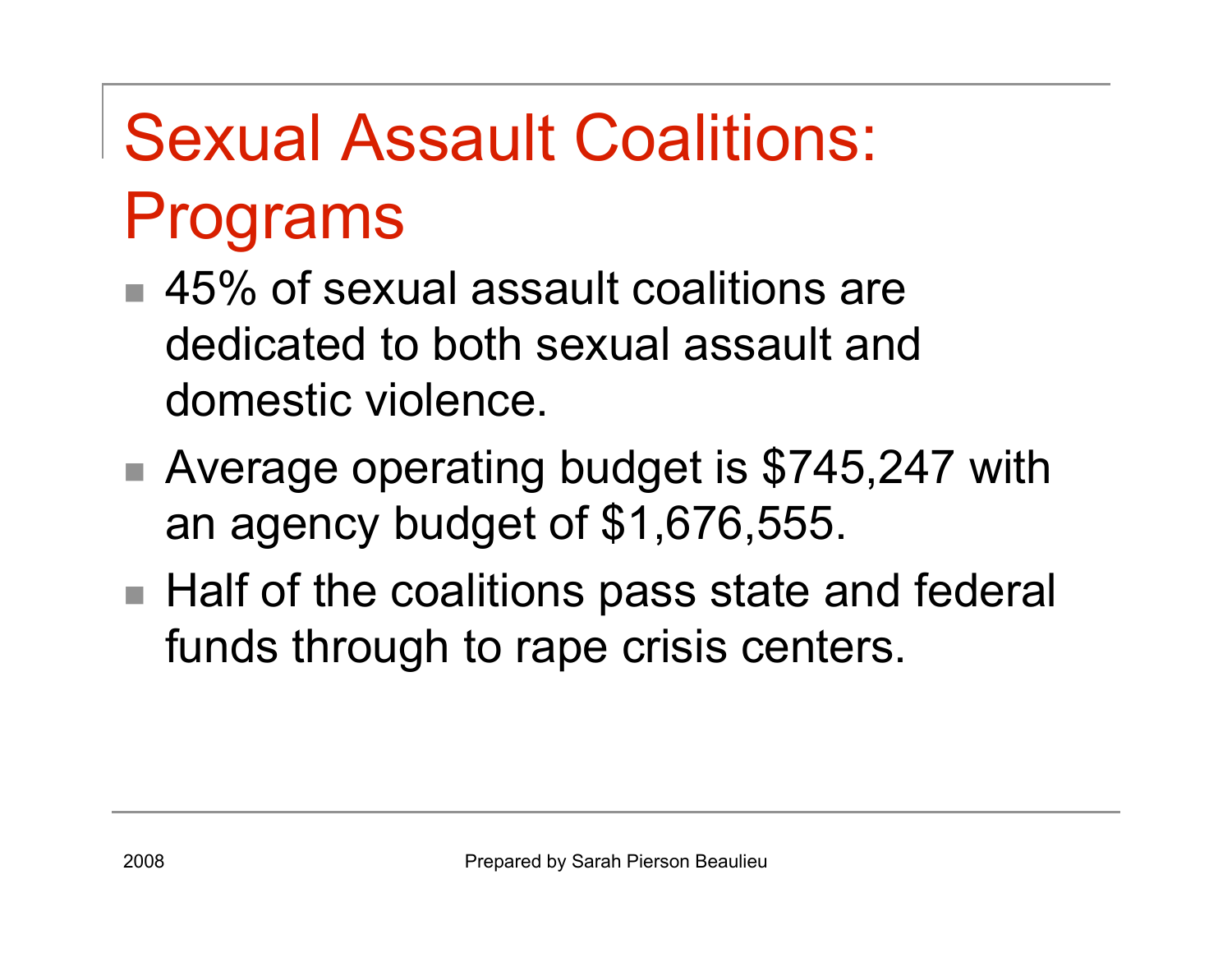# Program Elements

- Membership
- **Prevention Initiatives**
- Library
- Written Materials
- Training Programs
	- **Law Professionals**
	- **n** Medical Professionals
	- **D** Volunteers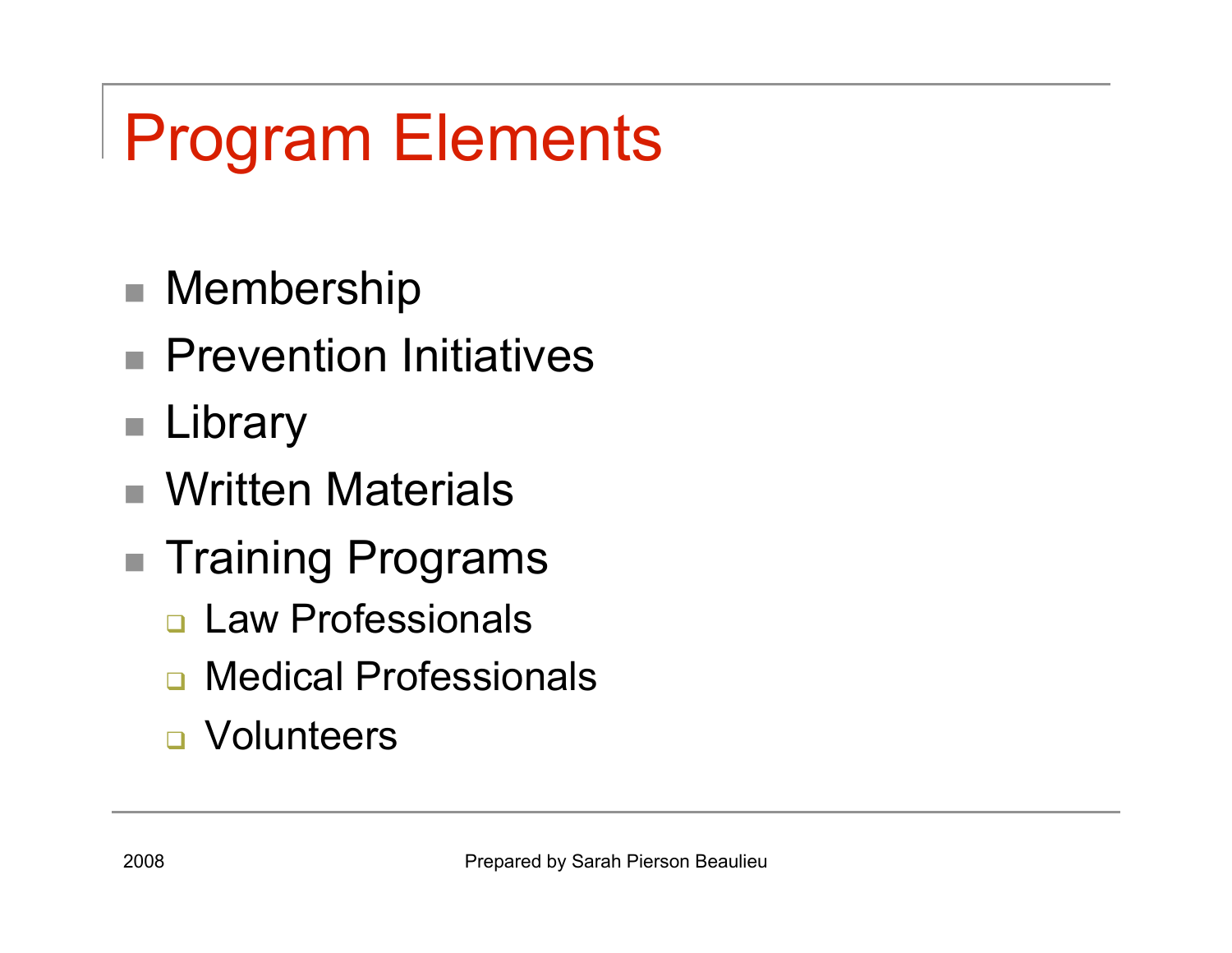### Sexual Assault Coalitions: Membership

- Membership typically includes both local rape crisis centers (1-20) and other members of the community.
- Membership may have different levels to accommodate dual programs and individuals
- Only 7 coalitions received dues from corporations and 2 coalitions had a corporate membership type.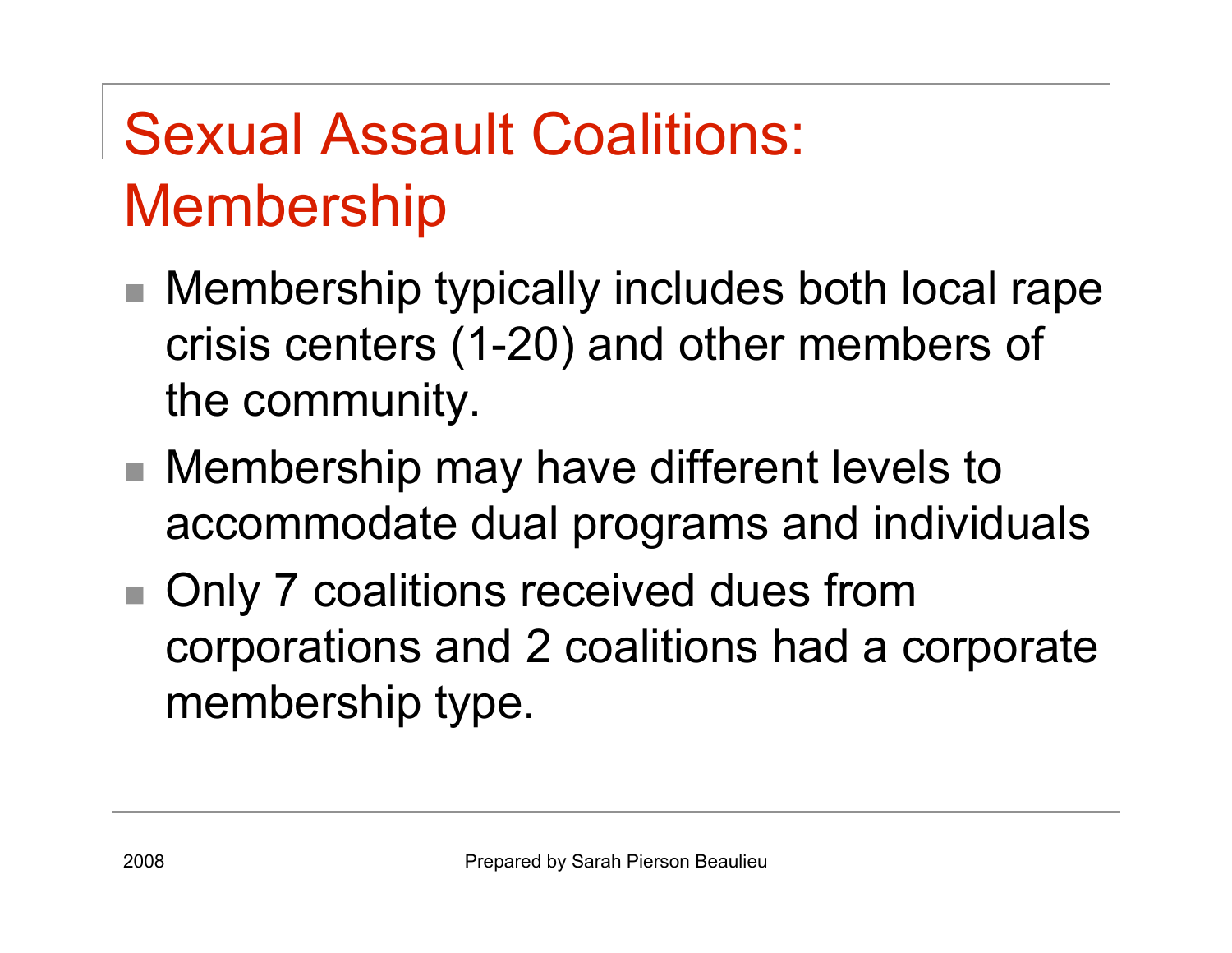# Sexual Assault Coalitions: **Staffing**

- The typical staffing structure includes an executive director and positions in finance, education/training, and outreach.
- A small number of coalitions have the following positions:
	- Staff Attorney
	- Public Policy Director
	- Resource Coordinator
	- Communications Director/Coordinator
	- □ Grant Manager/Administrator
	- **D** Membership Coordinator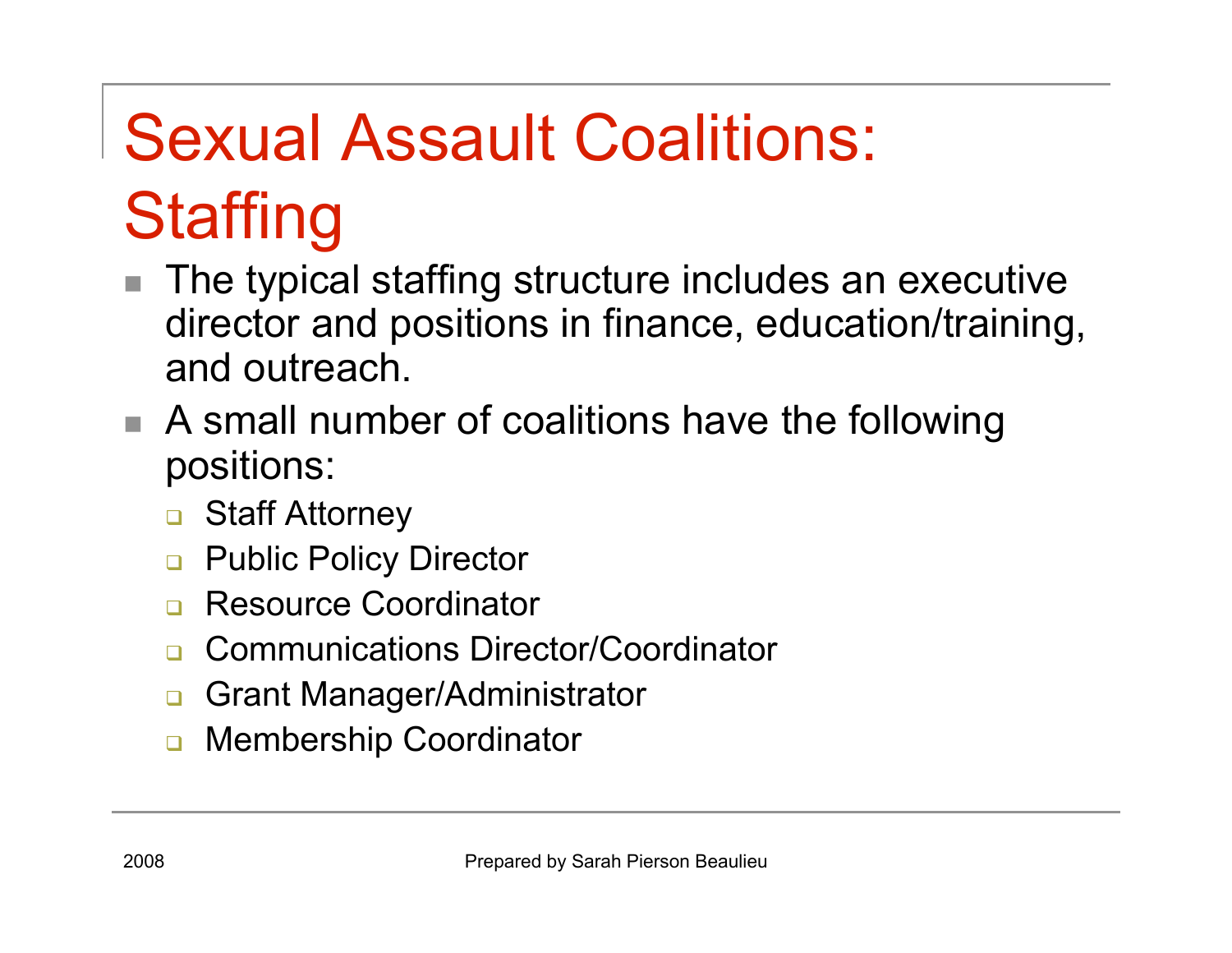### Sexual Assault Coalitions: Revenue Sources

- Nearly all coalitions are funded by federal funding sources. Half are also funded by state or local sources.
- 57.1% of coalitions receive funding from private or foundation sources
	- **□ Survey does not provide breakdown of revenue** sources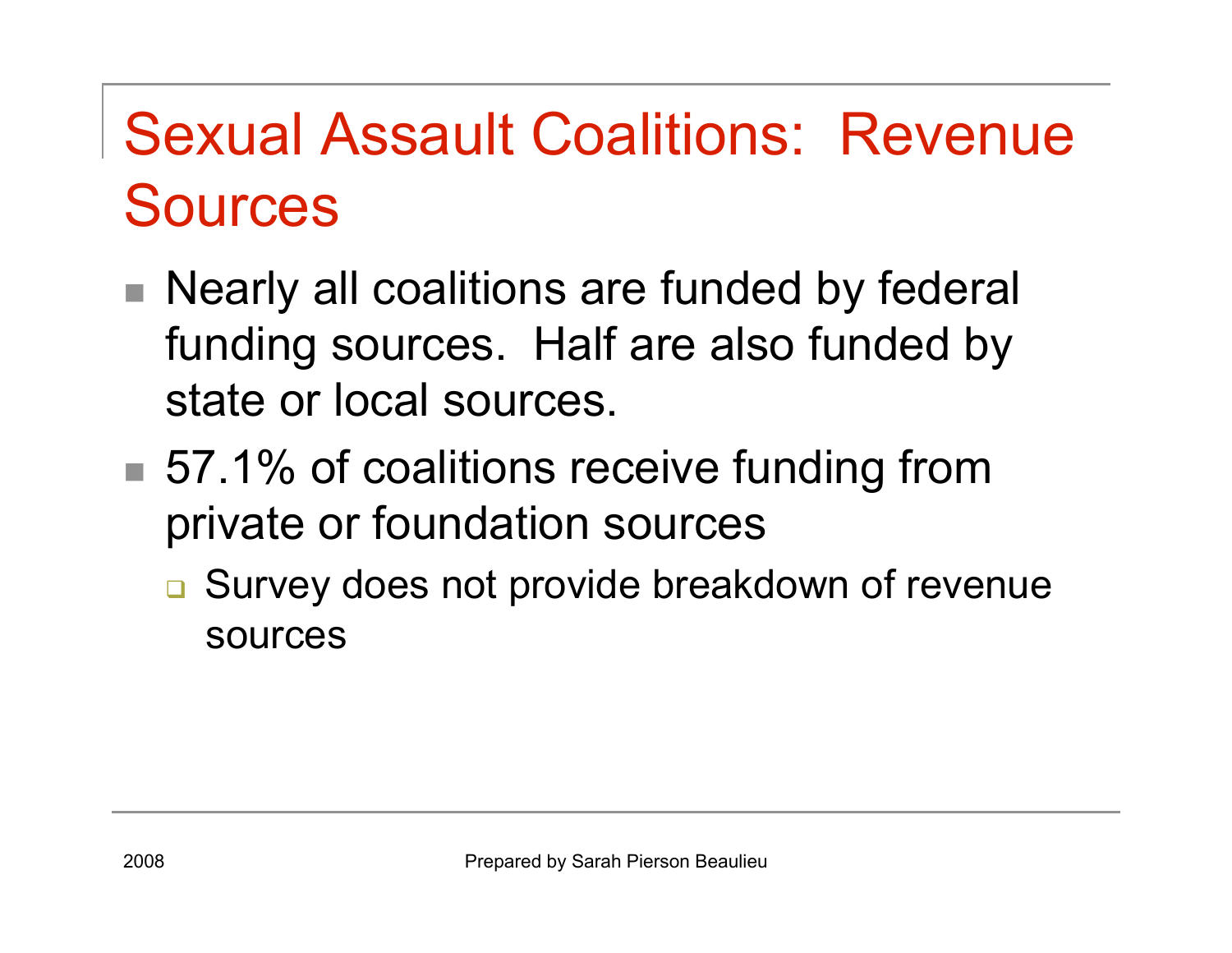# Media Outreach

- The average number of media contacts was 5.59 per month.
- 90% had less than 10 media contacts per month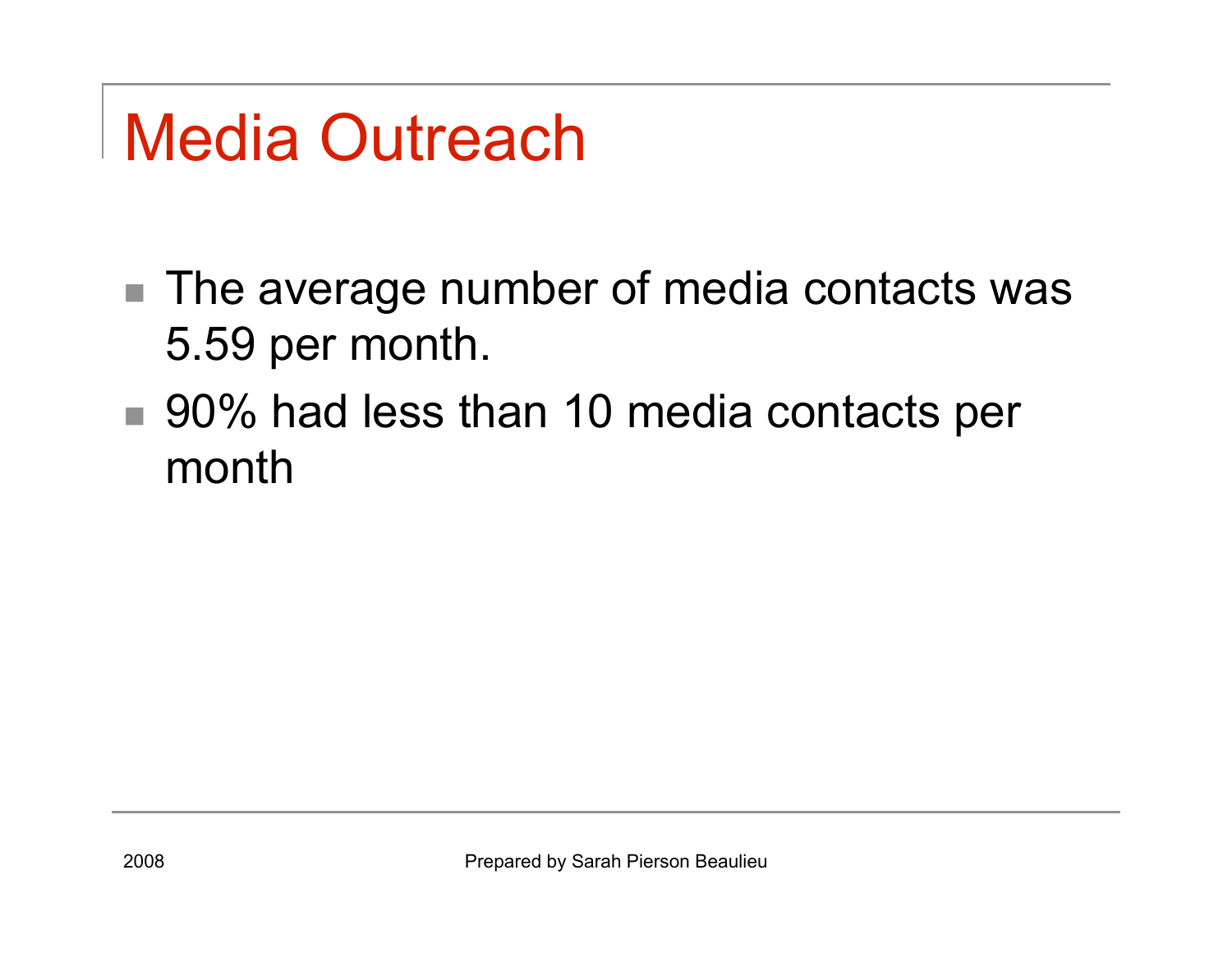## Communications Materials

- Brochures (multiple languages)
- Fact Sheets
- Manuals
- **Newsletters**
- Posters
- Wallet, Palm Cell Phone, or Pocket Cards
- Reports
- Kits
- Packets
- Websites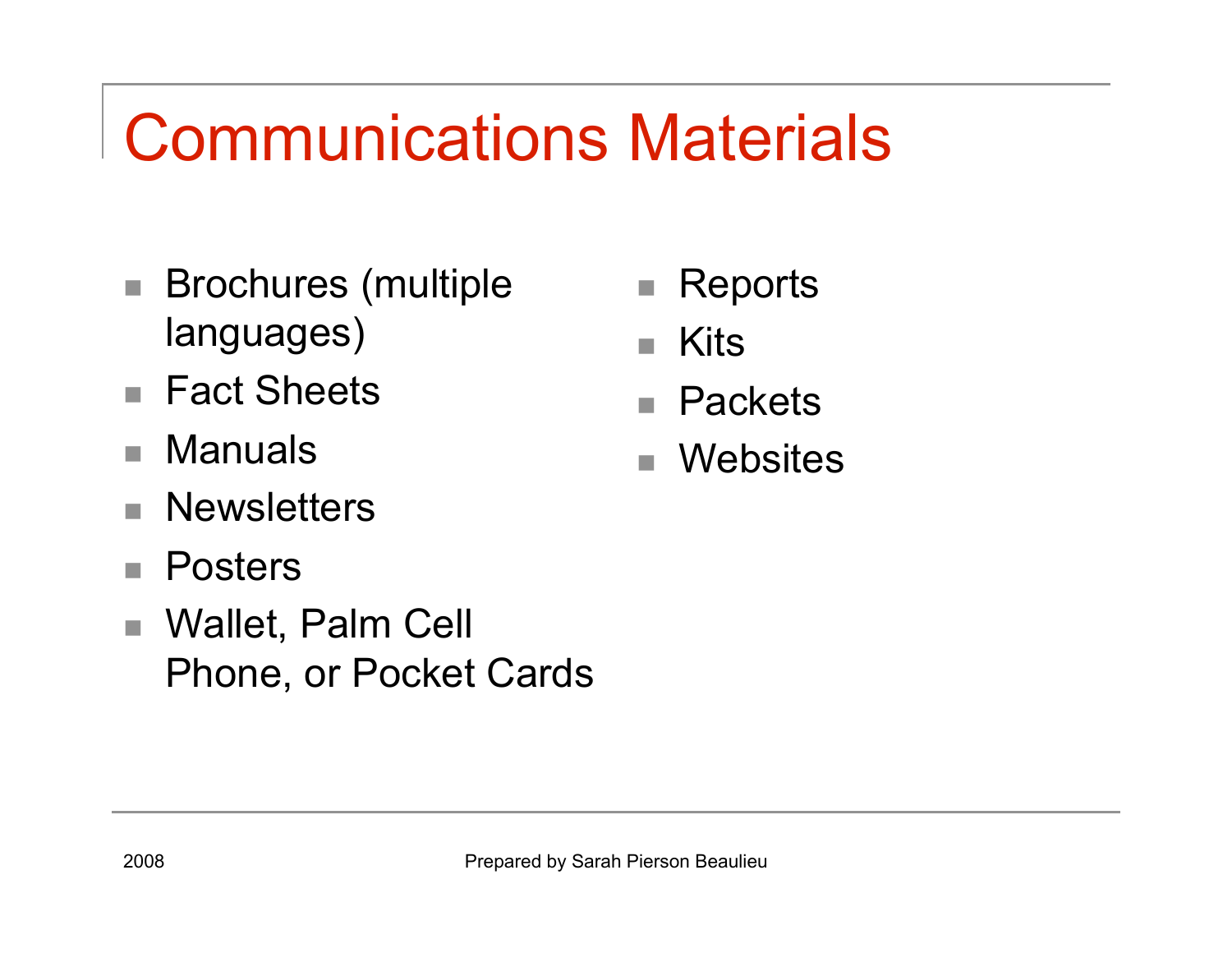# Corporate Support and **Partnerships**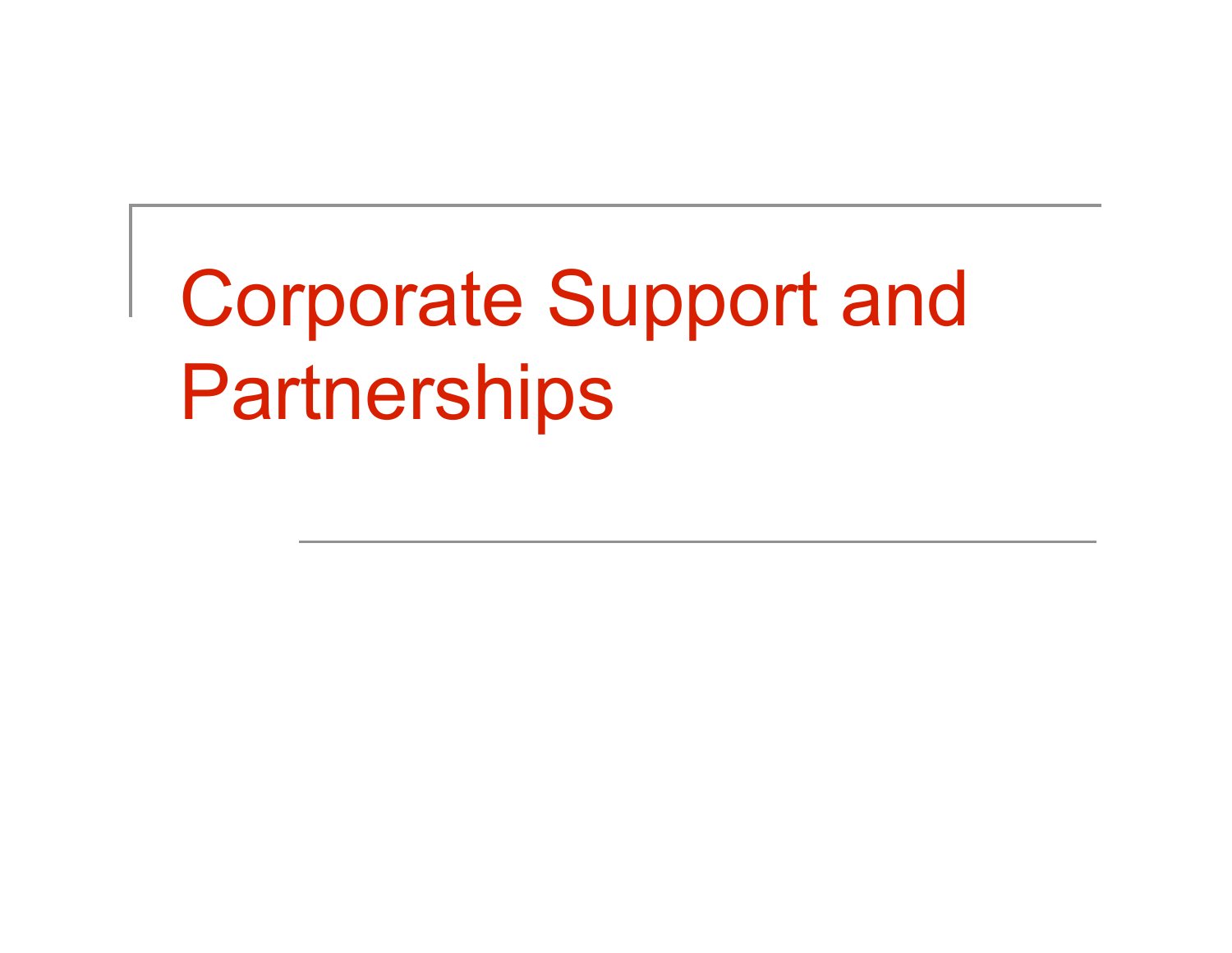# Partnership Survey

- Limited responses to electronic survey (6 of 57)
- Questions covered revenue sources, partnerships, and communications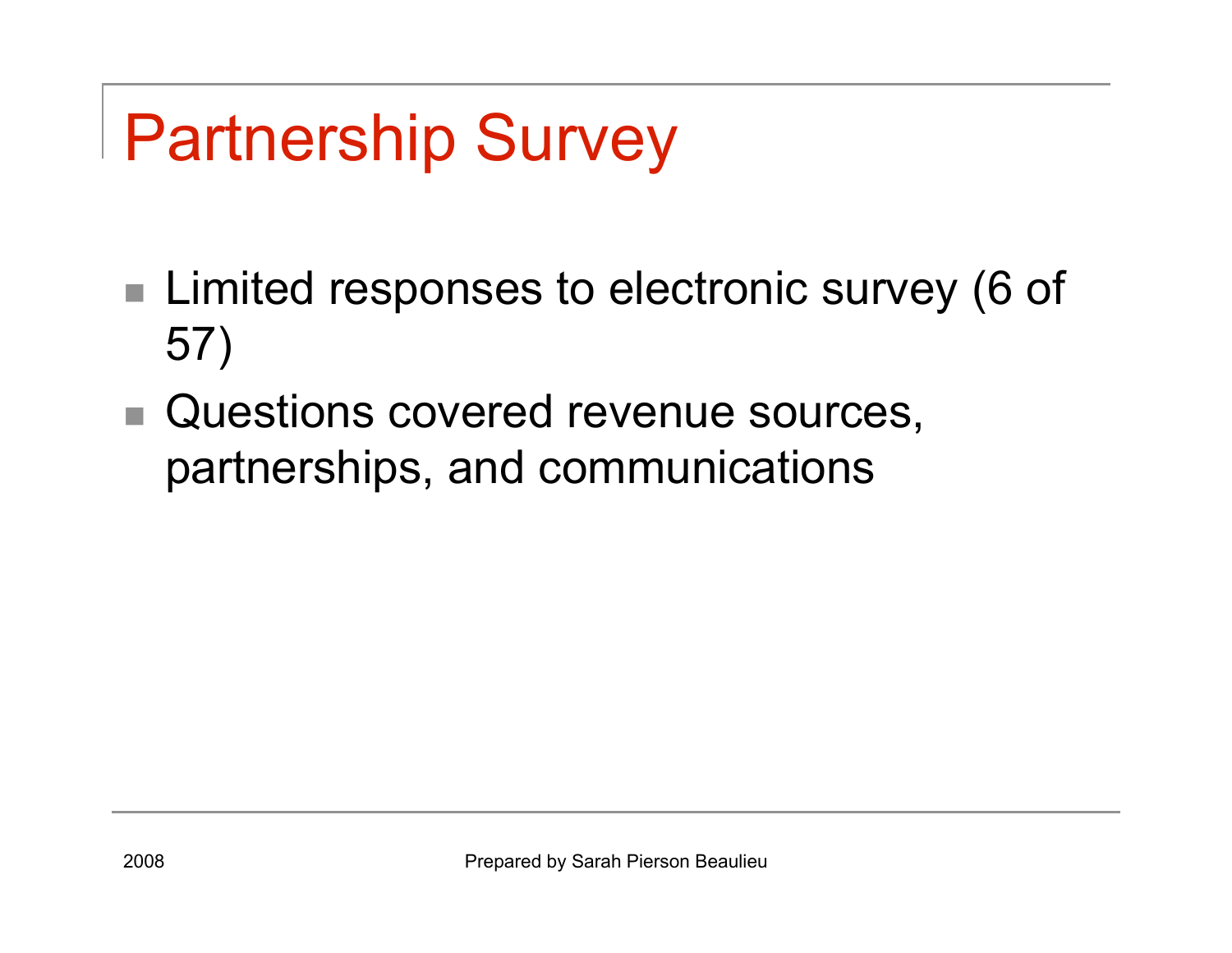# Partnership Survey: Learning **Points**

- Coalitions are primarily funded by the government. Corporate funding ranged from 0% to 10%.
- All respondents reported some type of revenue-generating event (gala, walk, conference, etc)
- All respondents have a website, but only a fraction use other online tools for fundraising or social networking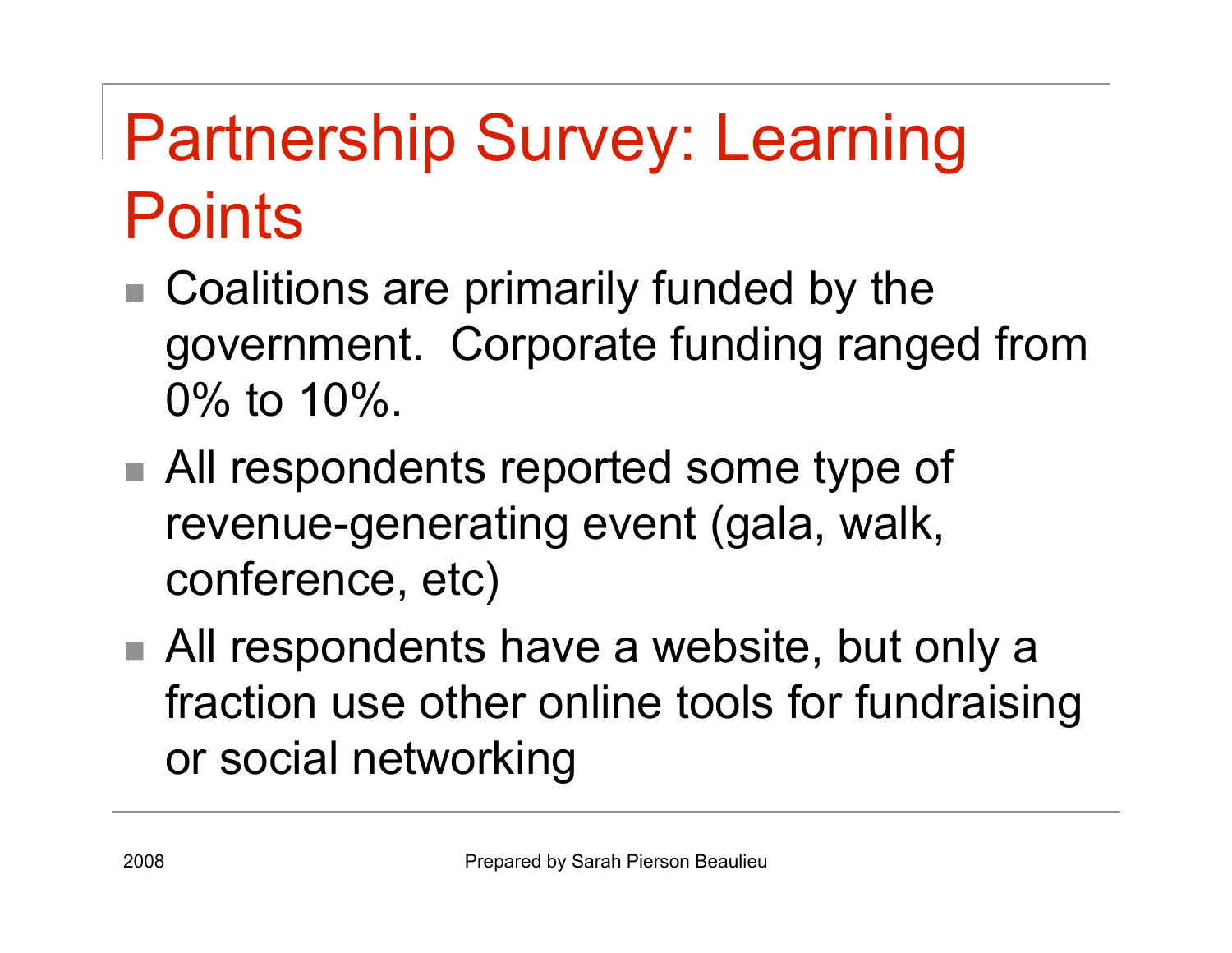## Foundation Directory Research

- Foundation Directory Online: Source for 92,000 U.S. foundations and corporate donors and 1.3 million grants
- Key word analysis: Searches grant focus, recent grants, and giving interests
- Grant Recipient Analysis: Sexual assault related organizations receiving foundation and corporate grants from 2004-2007
- Funder Analysis: Giving to rape victim services by corporations and foundations from 2004-2007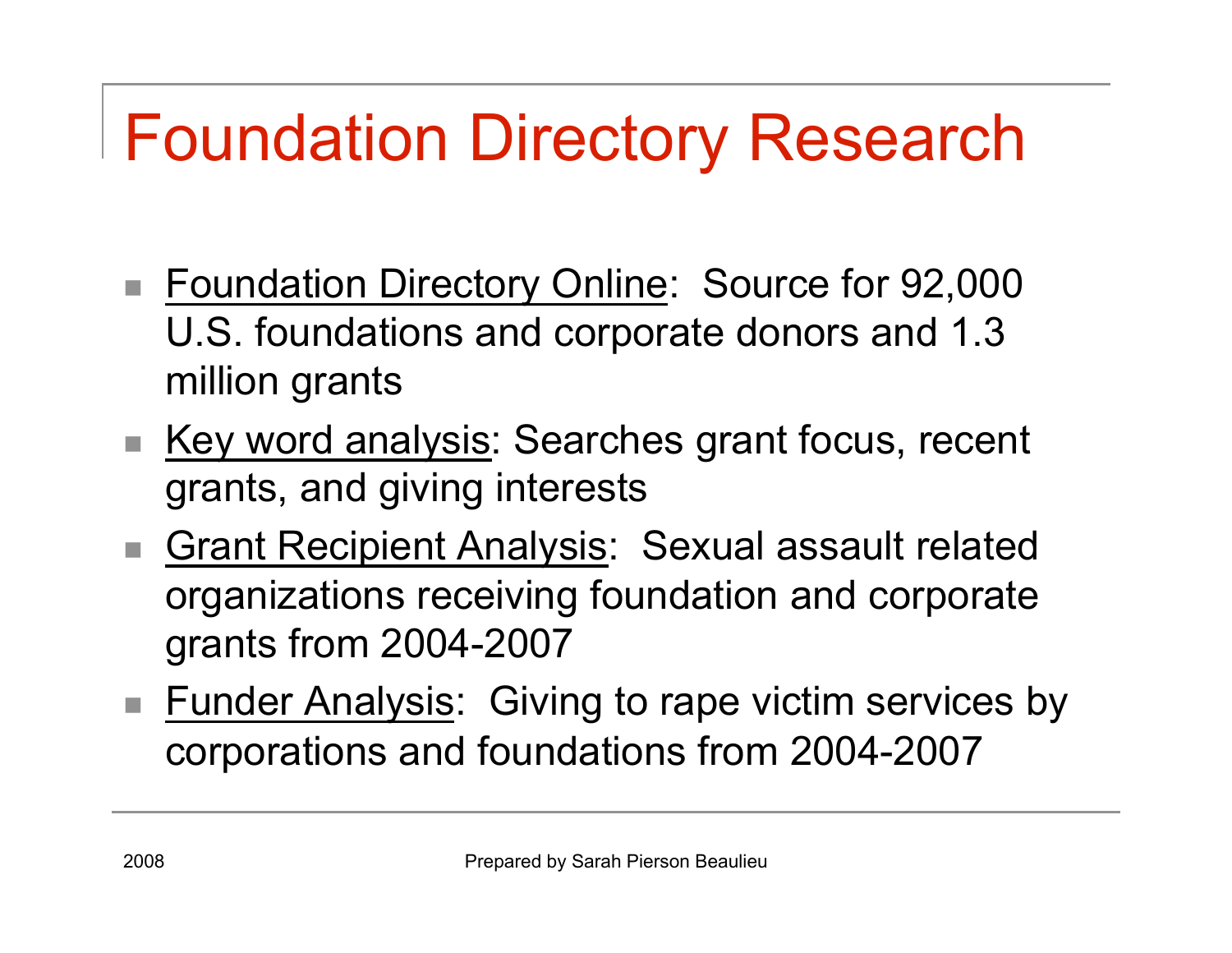# Key Word Analysis

| <b>Key Word</b> | <b>Company Sponsored</b> | <b>Total</b> |
|-----------------|--------------------------|--------------|
| Incest          | $\overline{0}$           | 1            |
| Assault         | 3                        | 16           |
| Rape            | $\mathbf 0$              | 16           |
| Crime           | 41                       | 274          |
| Violence        | 42                       | 323          |
| Abuse           | 37                       | 369          |
| Women           | 73                       | 653          |
| Human           | 562                      | 5841         |
| Children        | 343                      | 3515         |
| Education       | 776                      | 8078         |
| Community       | 537                      | 3476         |
| Health          | 527                      | 4645         |

Key word searches in Foundation Directory Online of terms associated with grantmaking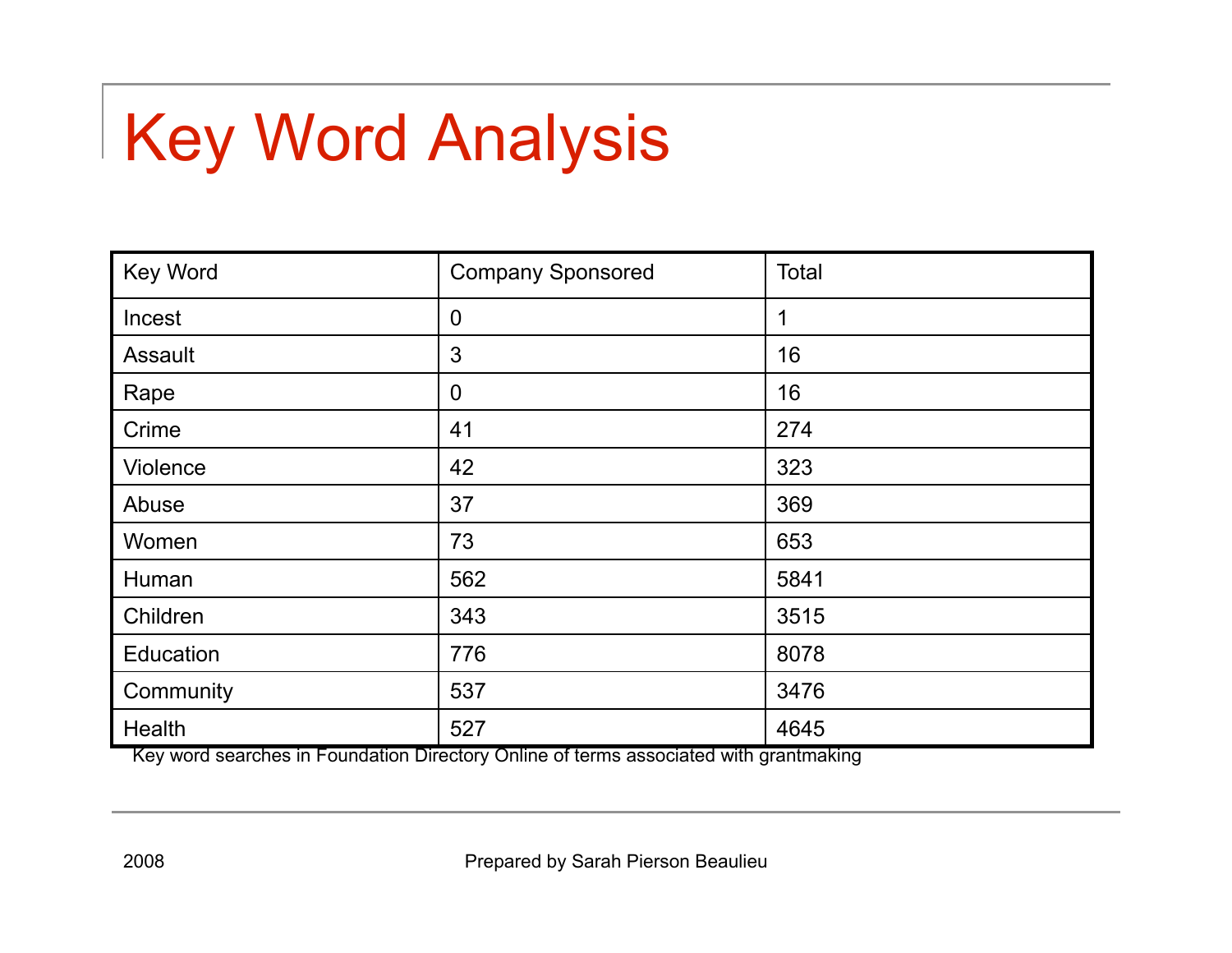## Giving to Rape Victim Services by Type of Funder

| <b>Type of Funder</b>       | <b>Total Grants</b> |
|-----------------------------|---------------------|
|                             |                     |
| <b>Community Foundation</b> | \$3,062,749         |
| <b>Corporate Foundation</b> | \$2,468,123         |
| <b>Private Foundation</b>   | \$16,998,865        |
|                             |                     |
| Uncertain                   | \$5,308,940         |
| <b>Grand Total</b>          | \$27,838,677        |

Prepared by Sarah Pierson Beaulieu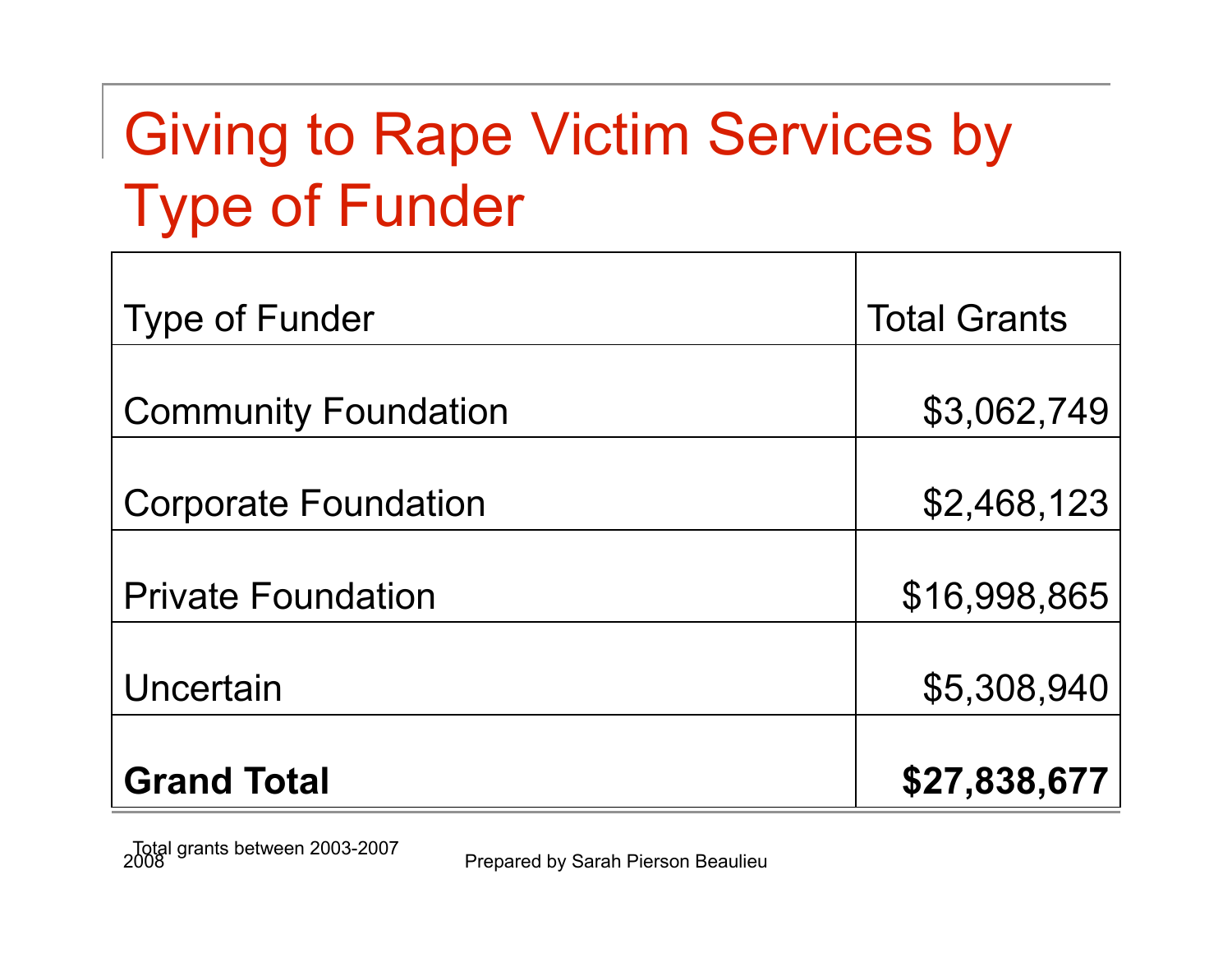## Top Corporate Donors to Rape Victim Services

| <b>Grantmaker Name and State</b>                  | <b>Total</b> |
|---------------------------------------------------|--------------|
| Freddie Mac Foundation, VA                        | \$525,000    |
| Blue Shield of California Foundation, CA          | \$295,000    |
| AT&T Foundation, TX                               | \$152,950    |
| Citizens Charitable Foundation, RI                | \$125,000    |
| OceanFirst Foundation, NJ                         | \$100,800    |
| State Street Foundation, Inc., MA                 | \$96,561     |
| Allstate Foundation, IL                           | \$95,000     |
| Alcoa Foundation, PA                              | \$79,500     |
| Capital Group Companies Charitable Foundation, CA | \$69,100     |
| Verizon Foundation, NJ                            | \$57,350     |
| <b>HCA Foundation, TN</b>                         | \$55,000     |
| Lennar Foundation, Inc., FL                       | \$50,000     |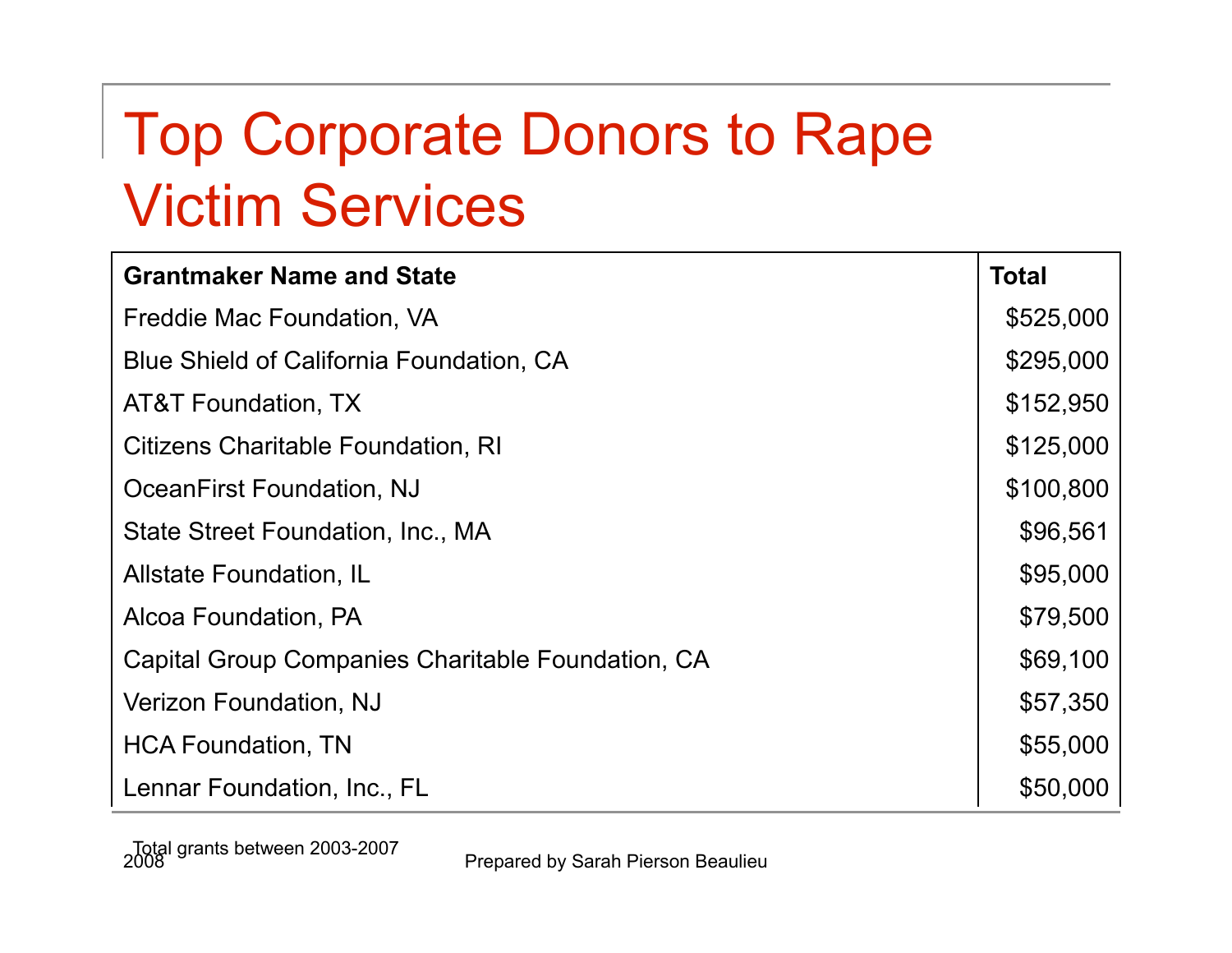## Examples of Corporate Donors to Rape Victim Services

- **Fiamage The Content** Freddie Mac's three main funding areas:
	- Stable Homes, Stable Families
	- Foster Care and Adoption
	- Academic and Career Success
	- **Giving focused on making the home a stable and safe place for children**
- **Allstate's main funding areas support the overall mission of an** insurance company:
	- Safe and vital communities
	- **Economic improvement**
	- Tolerance, inclusion, and diversity
	- **Targeted domestic violence program** 
		- Some rape victim services grants may be dedicated to domestic violence work and not sexual assault
- **Blue Shield of California focuses on domestic violence** 
	- **Recipients of funding are dual-focus coalitions funding is not towards** sexual assault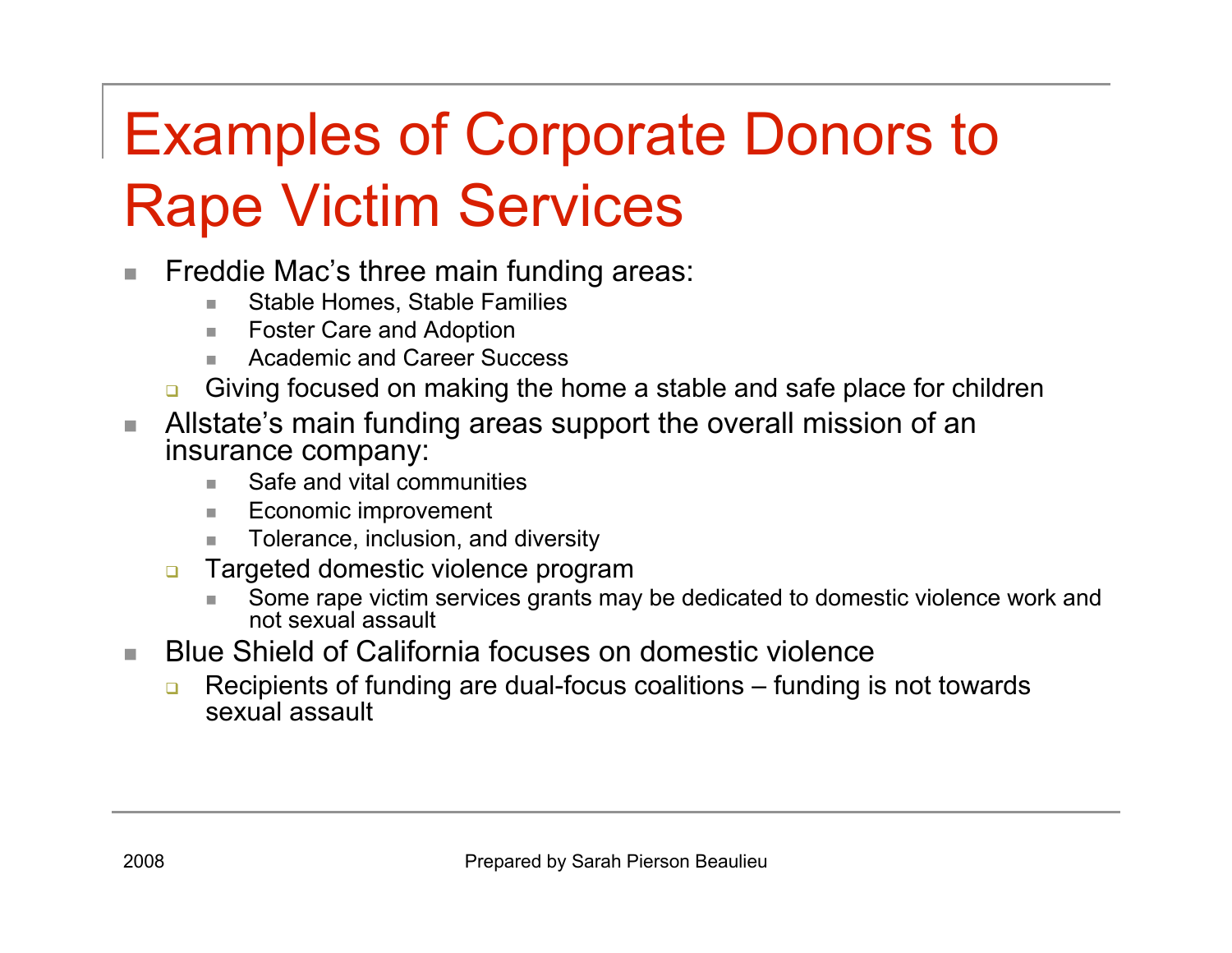# Learning Points

- Grants and funders are tagged as giving to "Rape victim services" when the intended purpose is domestic violence
- Rape victim services is a relatively small portion of larger corporate funding programs
	- **□** Overall giving to rape victim services and domestic violence is still relatively small (\$525,000 maximum over four years of data)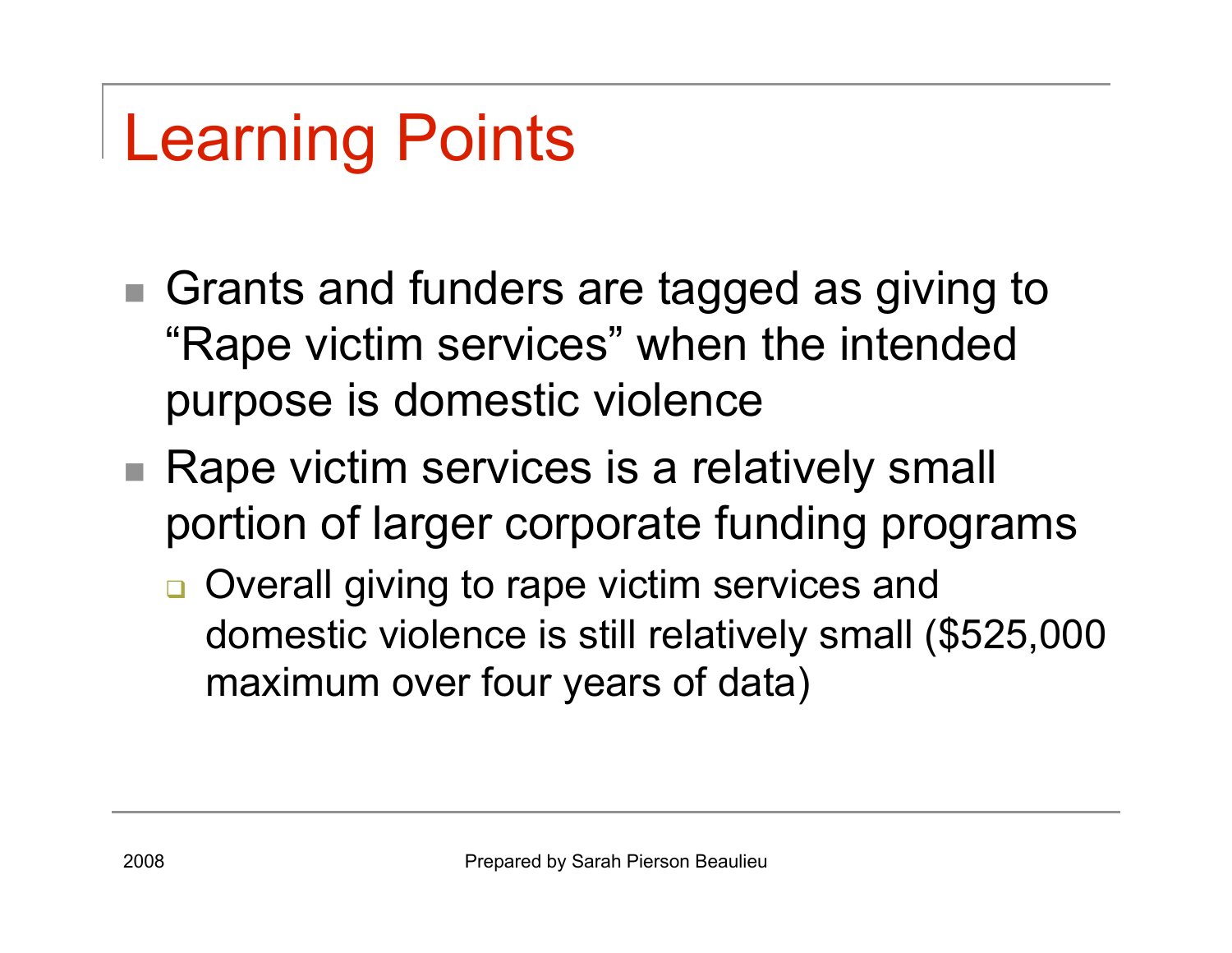### Top Recipients of Private Funding: 2004-2007

| <b>Recipient Name and Location</b>                      | <b>Total</b> |
|---------------------------------------------------------|--------------|
| <b>Children's Assessment Center Foundation, TX</b>      | \$2,670,000  |
| Rape Foundation, CA                                     | \$1,422,866  |
| Crisis Shelter of Lawrence County, PA                   | \$755,000    |
| Healing Place, NC                                       | \$702,020    |
| <b>Center for Community Solutions, CA</b>               | \$667,049    |
| <b>Cleveland Rape Crisis Center, OH</b>                 | \$617,800    |
| Heartly House, MD                                       | \$557,000    |
| Day One, RI                                             | \$489,950    |
| Metropolitan Organization to Counter Sexual Assault, MO | \$474,195    |
| Interact, NC                                            | \$471,120    |
| Stop Prisoner Rape, CA                                  | \$447,651    |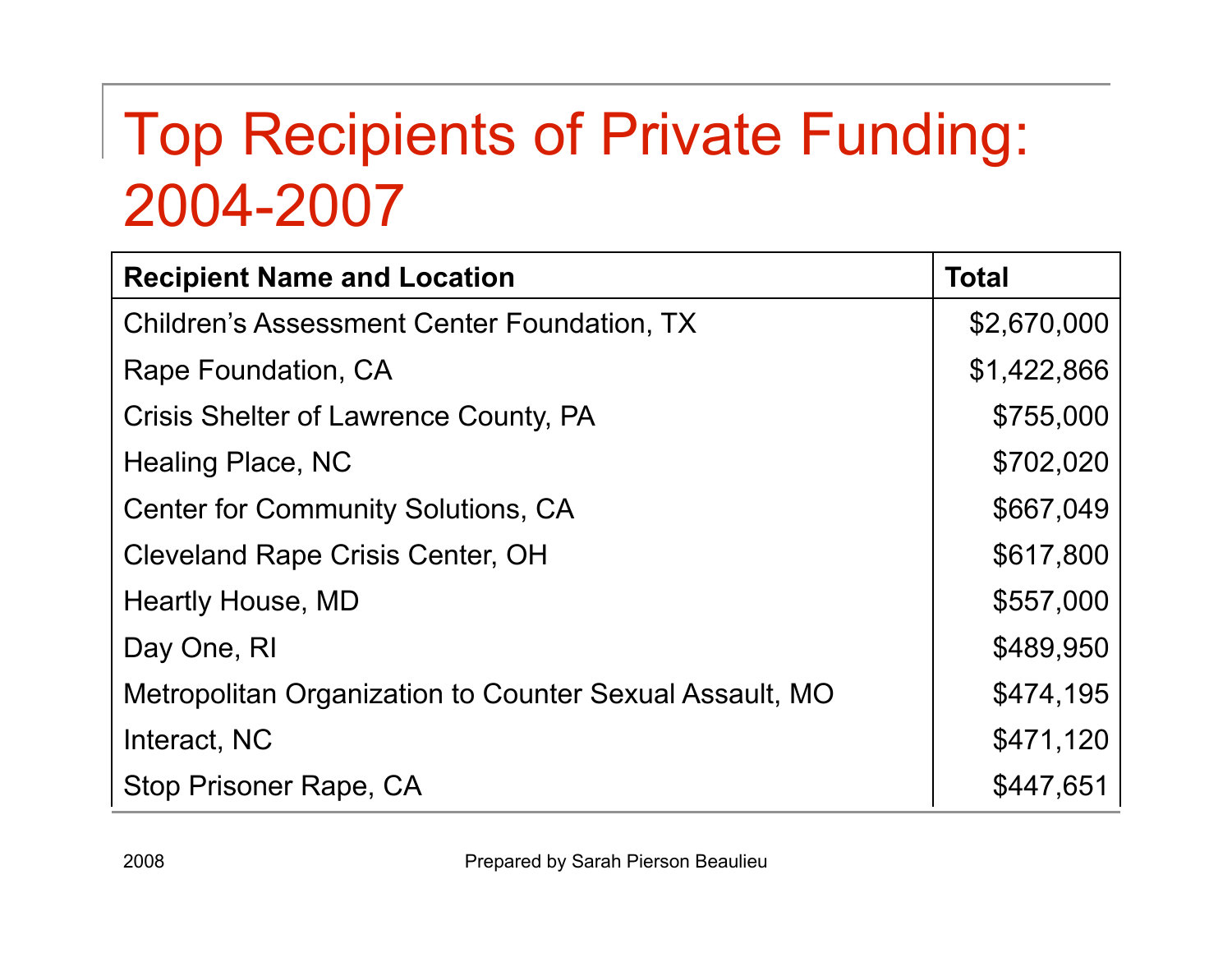### Top Recipients of Private Funding: 2004-2007

| <b>Recipient Name and Location</b>                        | <b>Total</b> |
|-----------------------------------------------------------|--------------|
| Pee Dee Coalition Against Domestic and Sexual Assault, SC | \$443,700    |
| <b>Community Violence Solutions, CA</b>                   | \$365,500    |
| Safe and Fear-Free Environment, AK                        | \$359,845    |
| Safeplace, WA                                             | \$355,800    |
| Rape Counseling Service of Fresno, CA                     | \$337,172    |
| East Los Angeles Womens Center, CA                        | \$327,500    |
| University of California Medical Center, CA               | \$325,945    |
| Program for Aid to Victims of Sexual Assault, MN          | \$308,000    |
| Santa Fe Rape Crisis Center, NM                           | \$307,606    |
| Womens Law Project, PA                                    | \$300,000    |
| Texas Council on Family Violence, TX                      | \$300,000    |
| Rape and Sexual Abuse Center of Davidson County, TN       | \$295,000    |
| DC Rape Crisis Center, DC                                 | \$276,200    |
| Rape and Abuse Crisis Center of Fargo-Moorhead, ND        | \$274,737    |
| Presbyterian Hospital Foundation, NC                      | \$272,172    |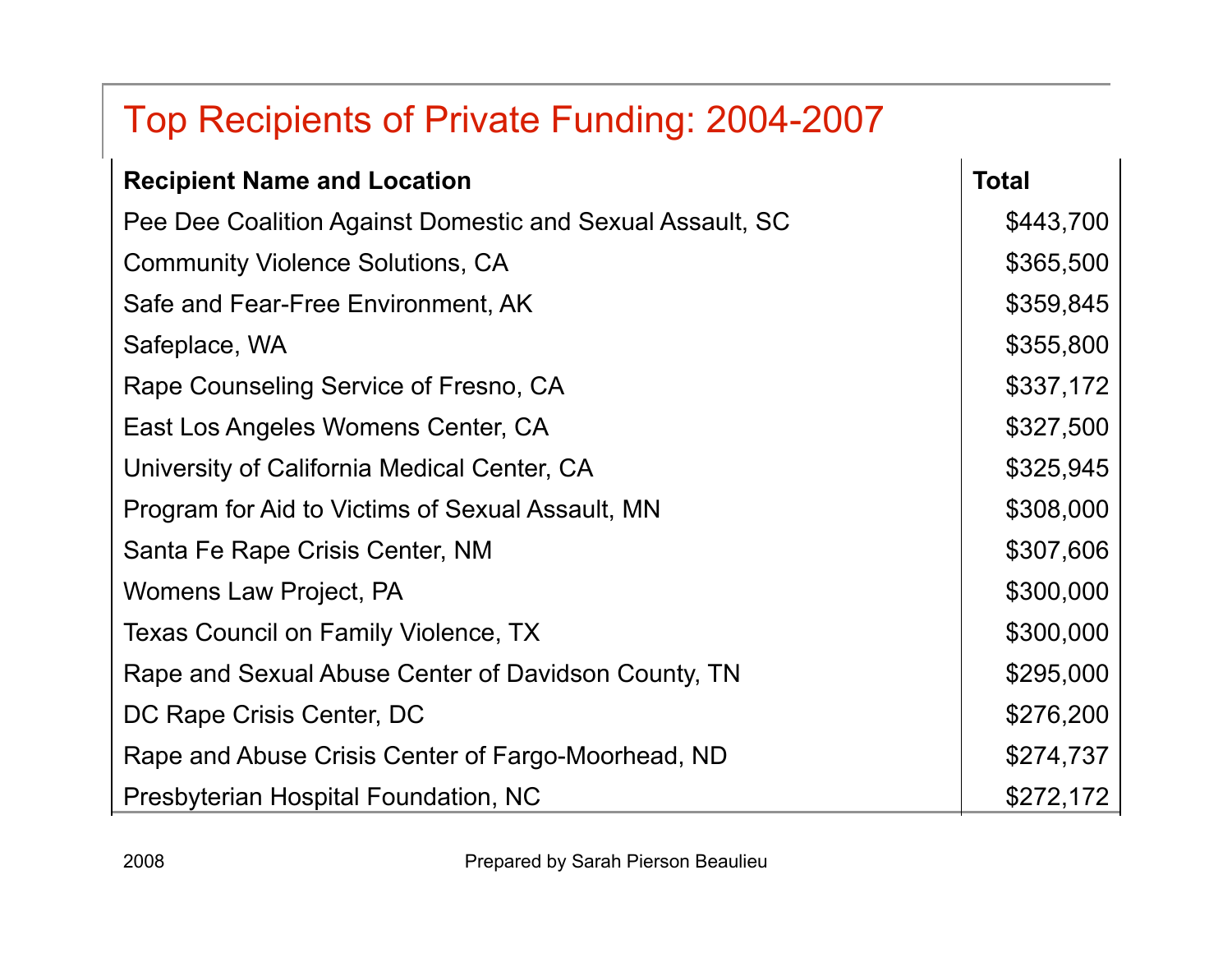## Case Study: Cleveland Rape Crisis **Center**

- Brand: Renewing hope through advocacy, activism, and services (emphasis on expressive therapies)
- Multiple annual community events with defined corporate sponsorship opportunities
	- **□** Logo placement in event materials, organization website, press releases, etc
	- Year-long educational program for employees
	- **n** Tickets to event
- Online donation capabilities
- Marketing, finance, business represented on Board of Directors
- **Links donations directly to services**
- MySpace page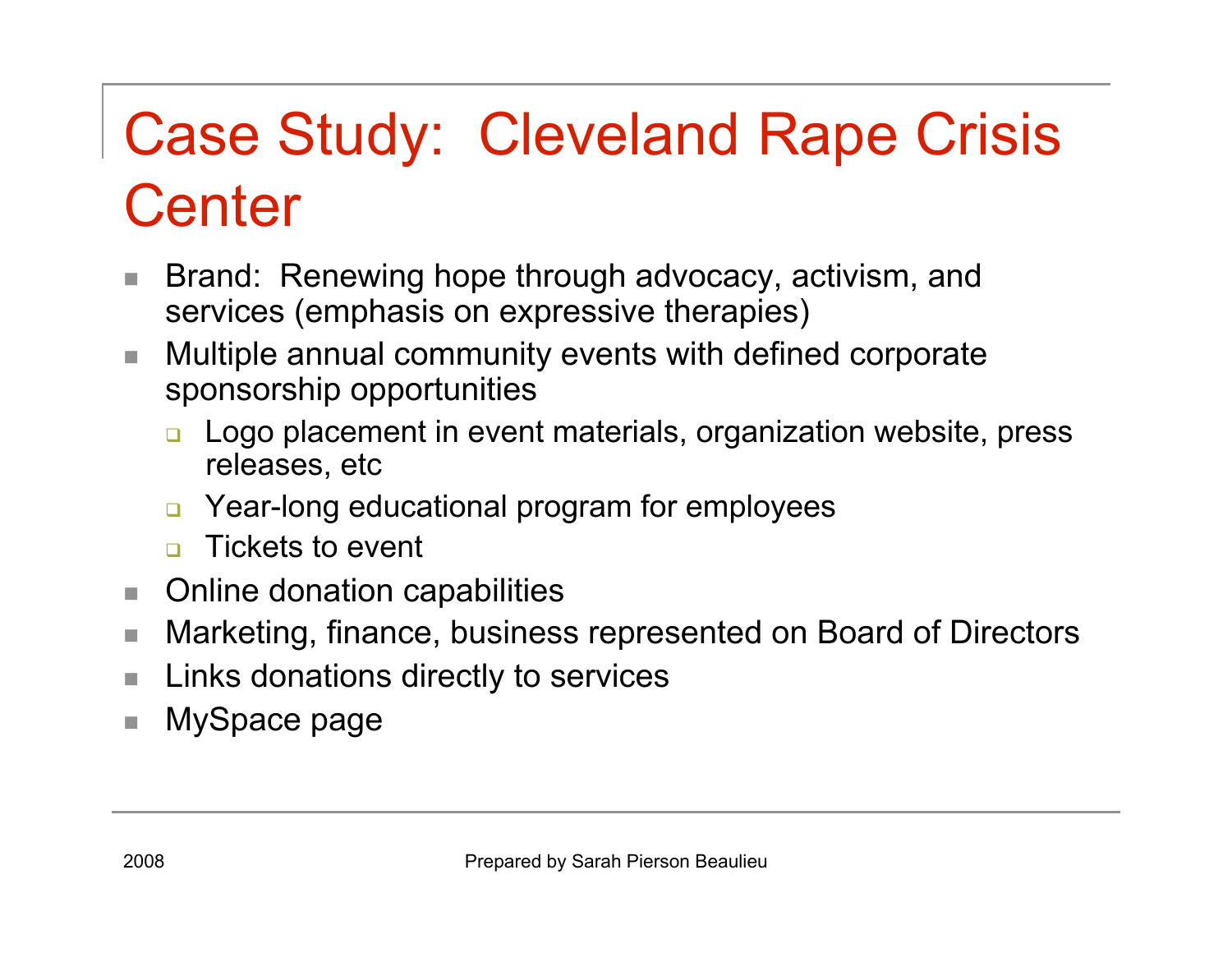# Case Study: Domestic Violence

- 7904 grants between 2003 and 2007 compared to 1038 for rape victim services
- Several corporations feature national domestic violence grant programs
	- **<u>n</u>** Allstate Foundation
	- **Blue Shield of California**
	- **□ Altria Corporation**
	- **D** TJX Foundation
- Largest grants to national networks that focus on awareness and services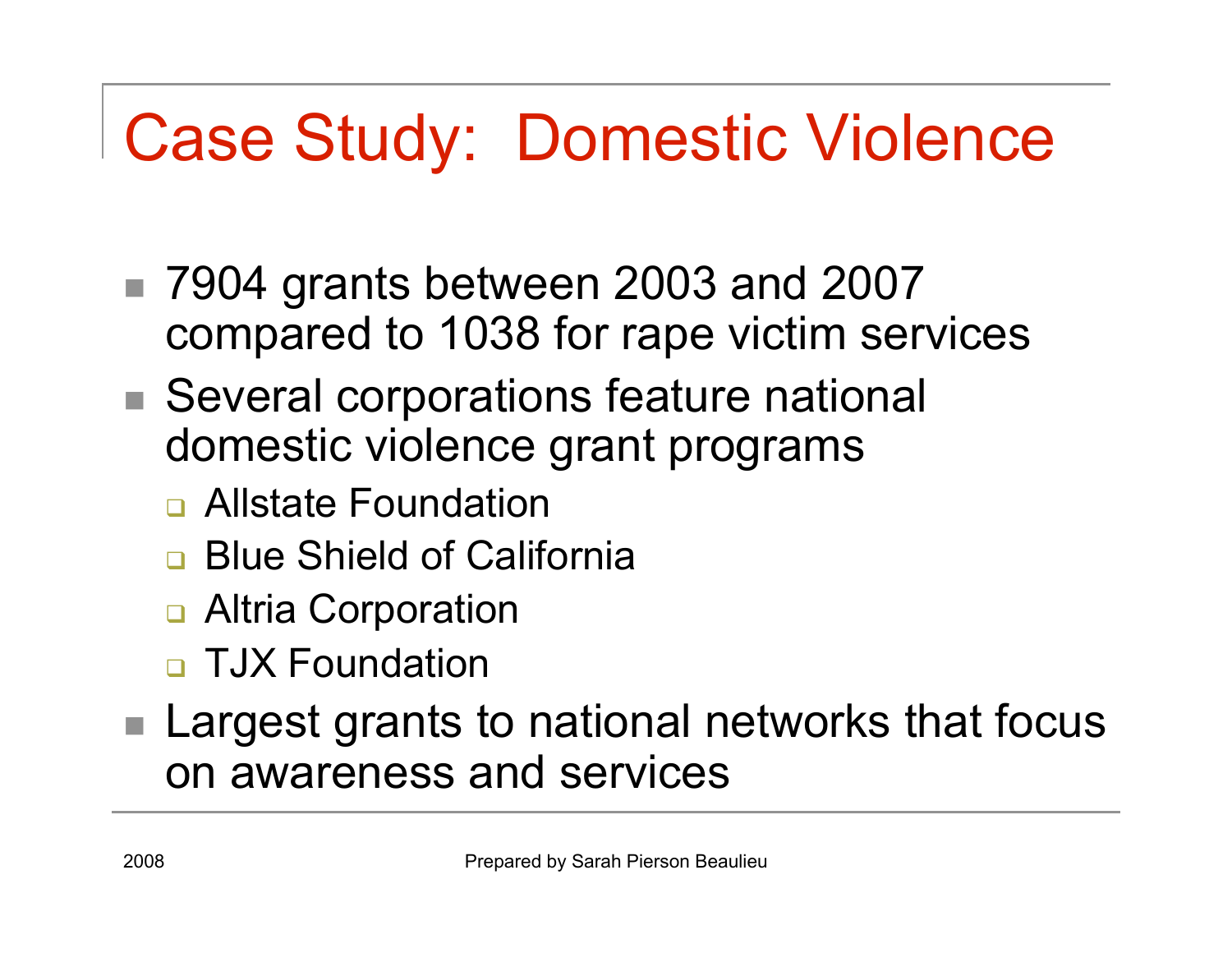# Messaging to the Mainstream

Building corporate relations programs in support of programs addressing sexual assault and abuse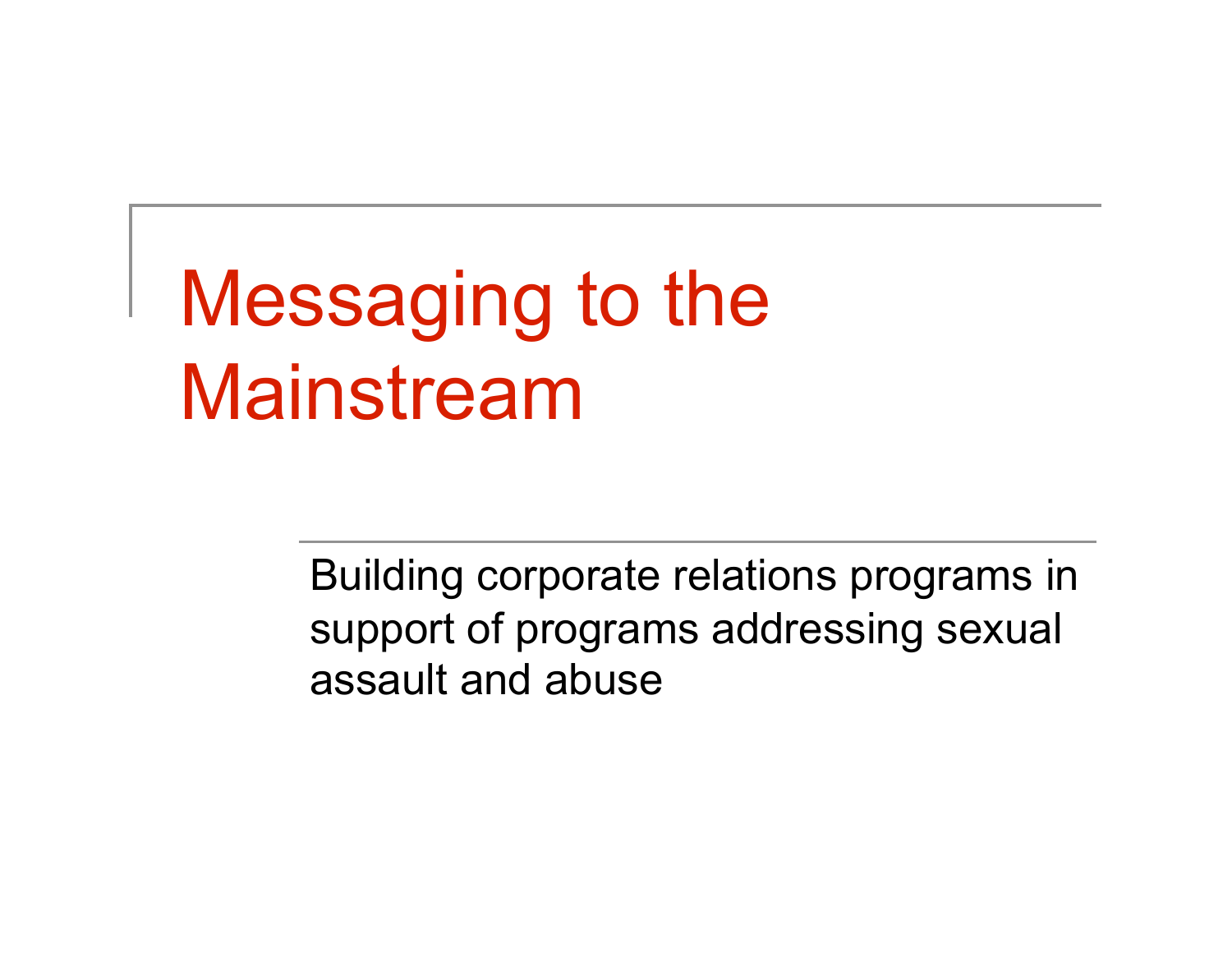# Why the lack of private funding?

- Heavy reliance on federal funding
- No staff dedicated to development or corporate relations
- Messaging and communications geared towards clinician and legislative audiences
- National networks are focused more on education and advocacy, not providing services to individuals or grants to local agencies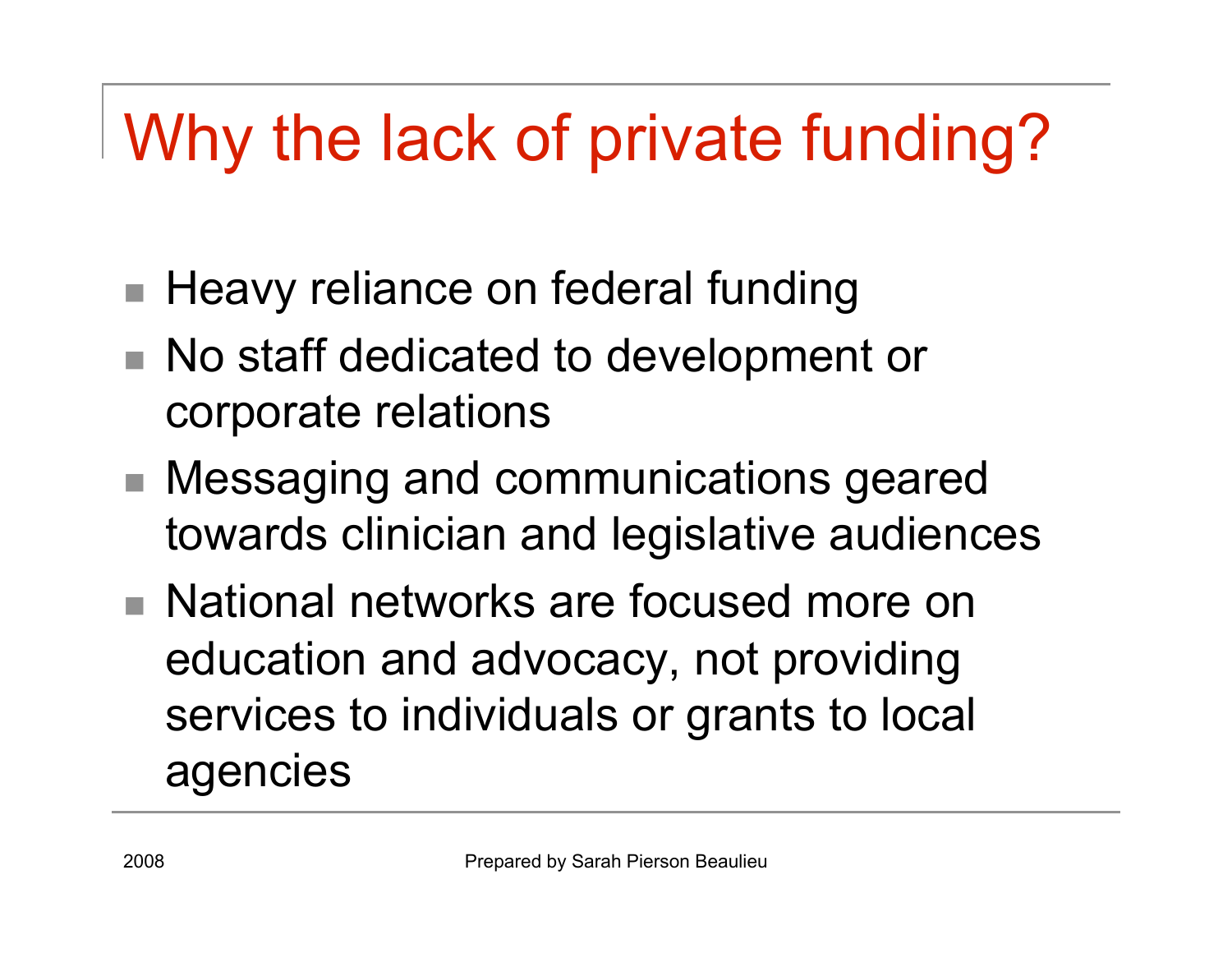# Why focus on private funding?

- Federal funding is reliable, but unlikely to grow exponentially
- Foundation funding is project-specific and rarely for operations
- Corporate and other private funding is flexible
- Private funding is a part of an overall communications mission
	- **<u>n</u>** Share information about sexual assault and abuse
	- **□** Raise awareness and increase dialogue among mainstream audiences
	- **□** Aligned with mission to break silence
	- **n** Fundraising campaigns will increase awareness about issue *whether or not* they are financially successful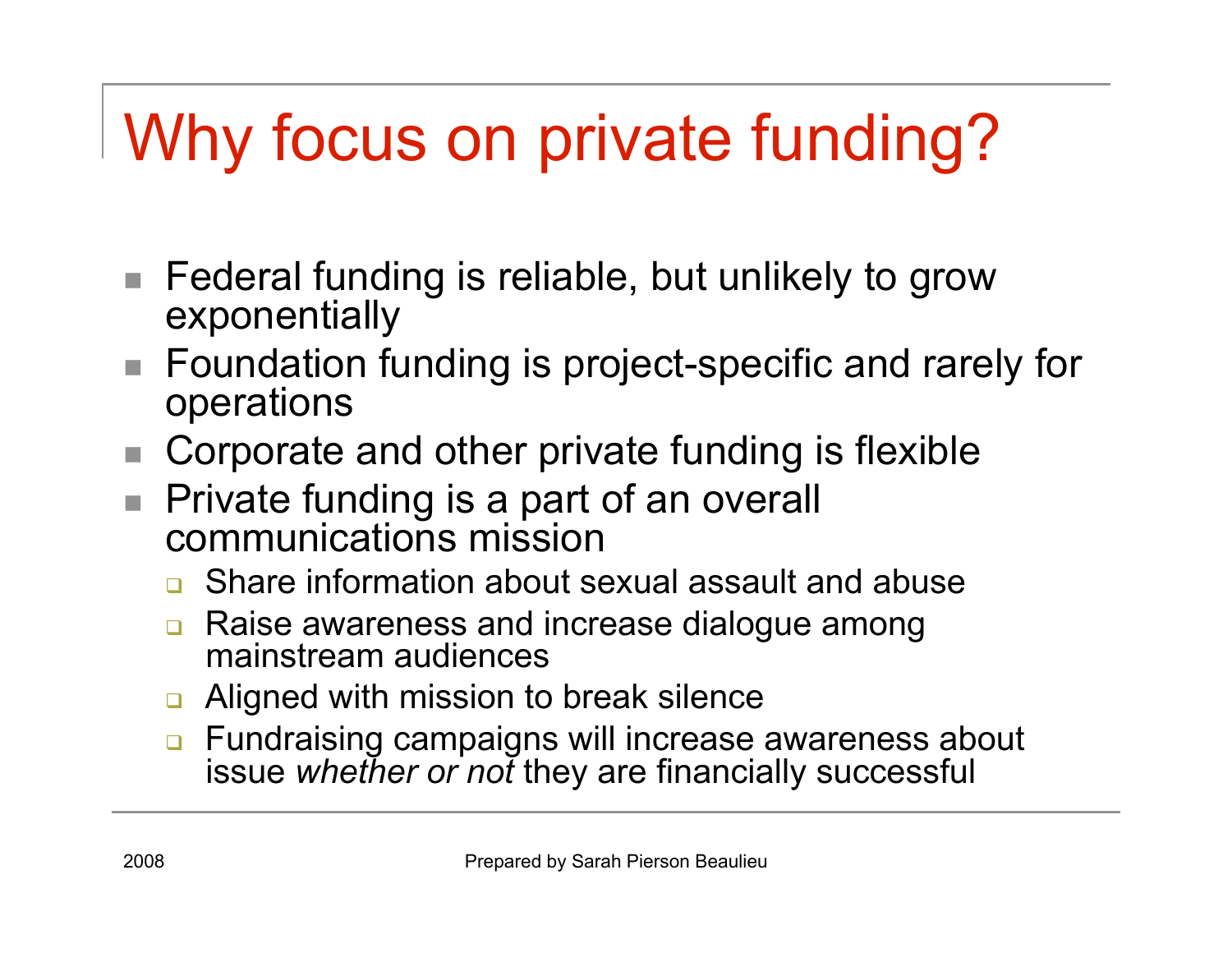## What Corporations Want in Partnership

- Media placement: local and national
- Brand awareness
	- □ Sponsorship recognized on high-traffic website
	- Name and logo in program or event materials distributed to many people
- Positive brand alignment
	- **Earning accolades for support of a positive message**
- Opportunities to entertain clients at events
- Employee engagement and education
	- **□** Sexual assault and harassment programs
	- Health and mental health initiatives
- Community involvement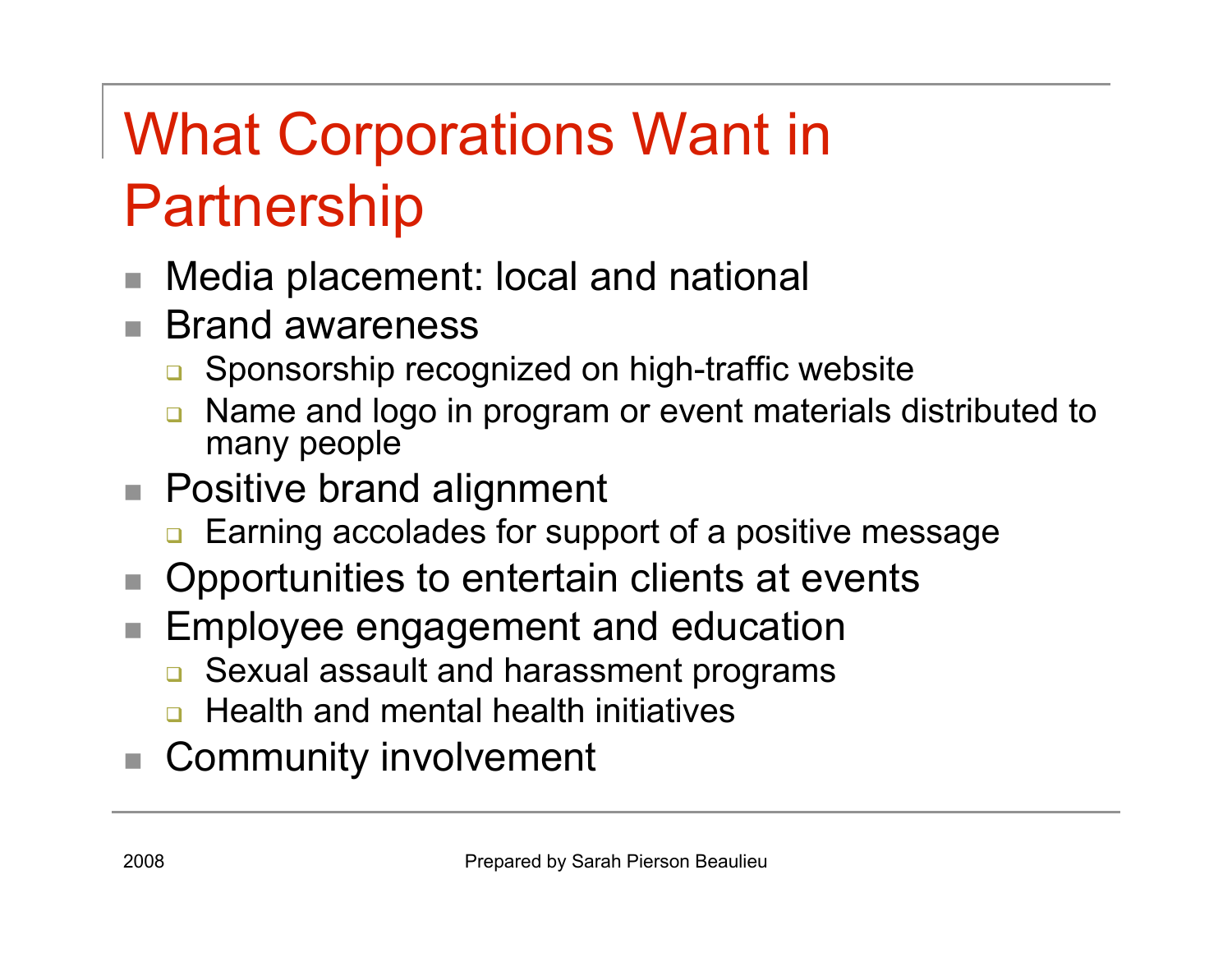# A Successful Corporate Relations **Strategy**

- Link sexual assault messages to more common funding areas
	- Develop messages and themes that reach non-survivor audiences
	- **n** Create urgency and allies
- $\blacksquare$  Identify specific areas of support
	- **n** More accessible to under-informed audiences
- Share corporate relations staffing resources (external focus)
- Share corporate relations services (internal focus)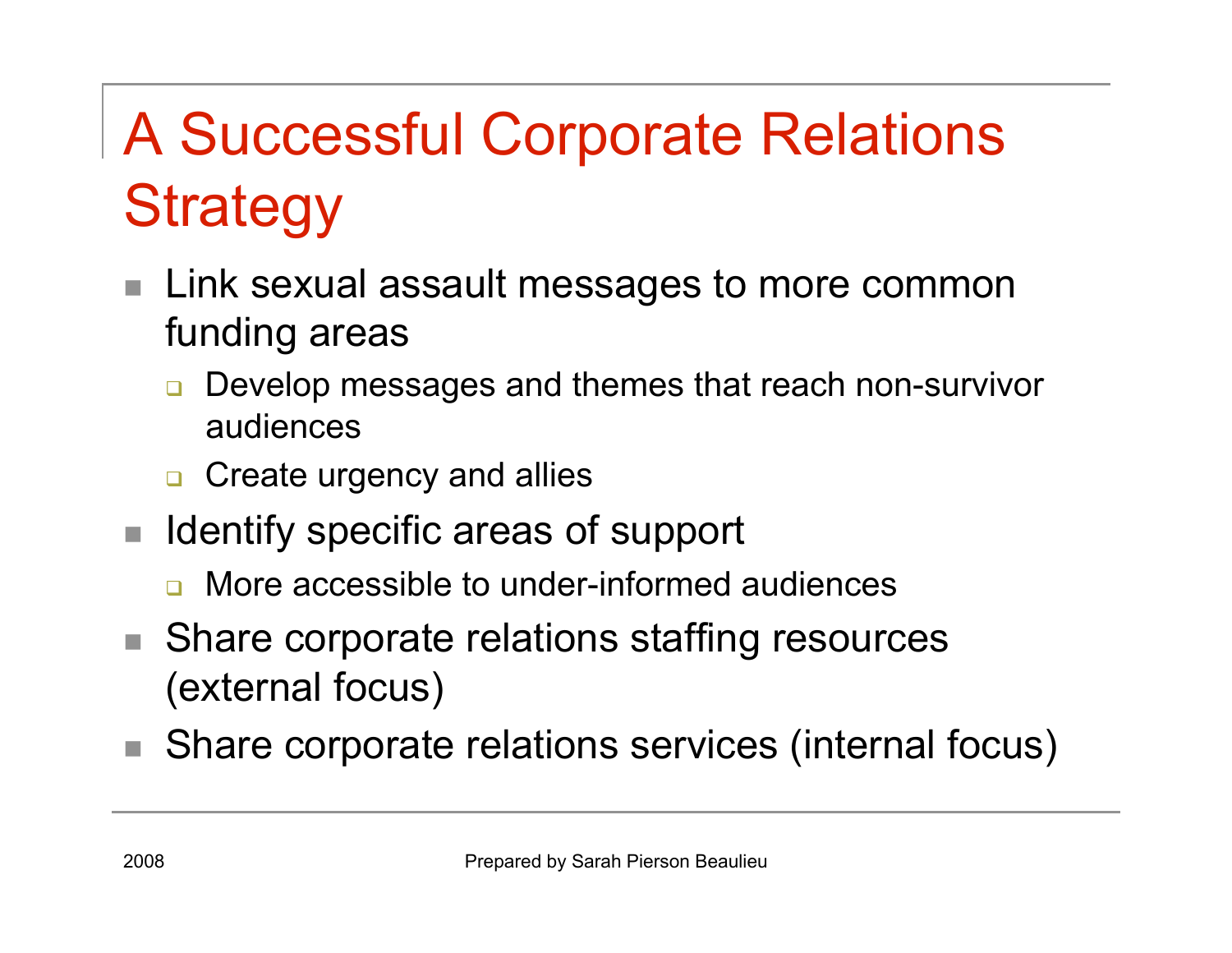#### Messaging: Relationship Between Sexual Assault and Common Funding Areas

#### **Human Services**

Rape crisis services are a part of the overall human services network

#### **Children**

- 40% of sexual assaults occur before the victim is 18 years old
- **Education** 
	- Social and psychological barriers to learning include sexual violence against children and sexual harassment in schools

#### **Health**

**Example 20 Sexual assault impacts physical and emotional health** 

#### **Community**

- **EXICUS ASSAULT ADDETER IN A SEXUAL ASSAULT ADDETER COMMUNITY** Sexual assault adversely impacts community resources
- **Rapists are likely to be serial criminals, committing other crimes against the** community such as robbery, assault, and burglary
- **Prevention of and treatment for sexual assault is a community responsibility**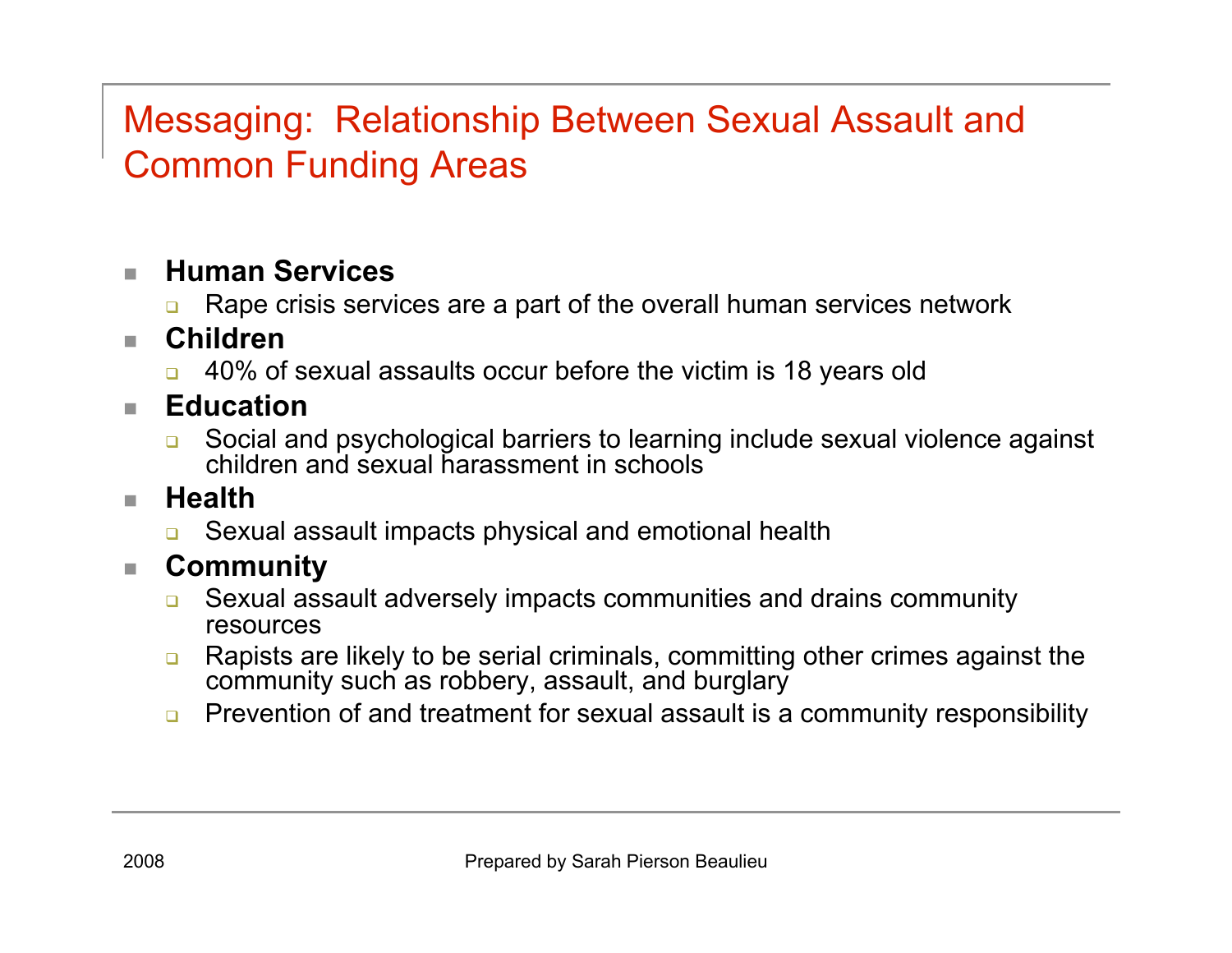### Messaging Ideas: Creating Urgency and Allies

#### **Prevalence**

- $\Box$  1 out of 4 women everywhere are survivors of sexual assault
- **Q** Calculate by school, company, town

#### **Partners in Healing: Men and Women Together**

 Invoke compassion for survivors and empower men and women to provide emotional support

#### ■ Economic and emotional impact

- $\Box$  The whole community pays the price for sexual assault
- **Health insurance costs passed onto employers**

#### **Perpetration against children**

**□** Sexual assault of children leads to higher incidence of substance abuse, depression, and suicide

#### **Strong Survivors/Women Breaking Silence**

- **EXECUS** on women in the business community with strong voices
- **n** Initiative for women to speak out about sexual assault, as friends, mothers, and sisters of survivors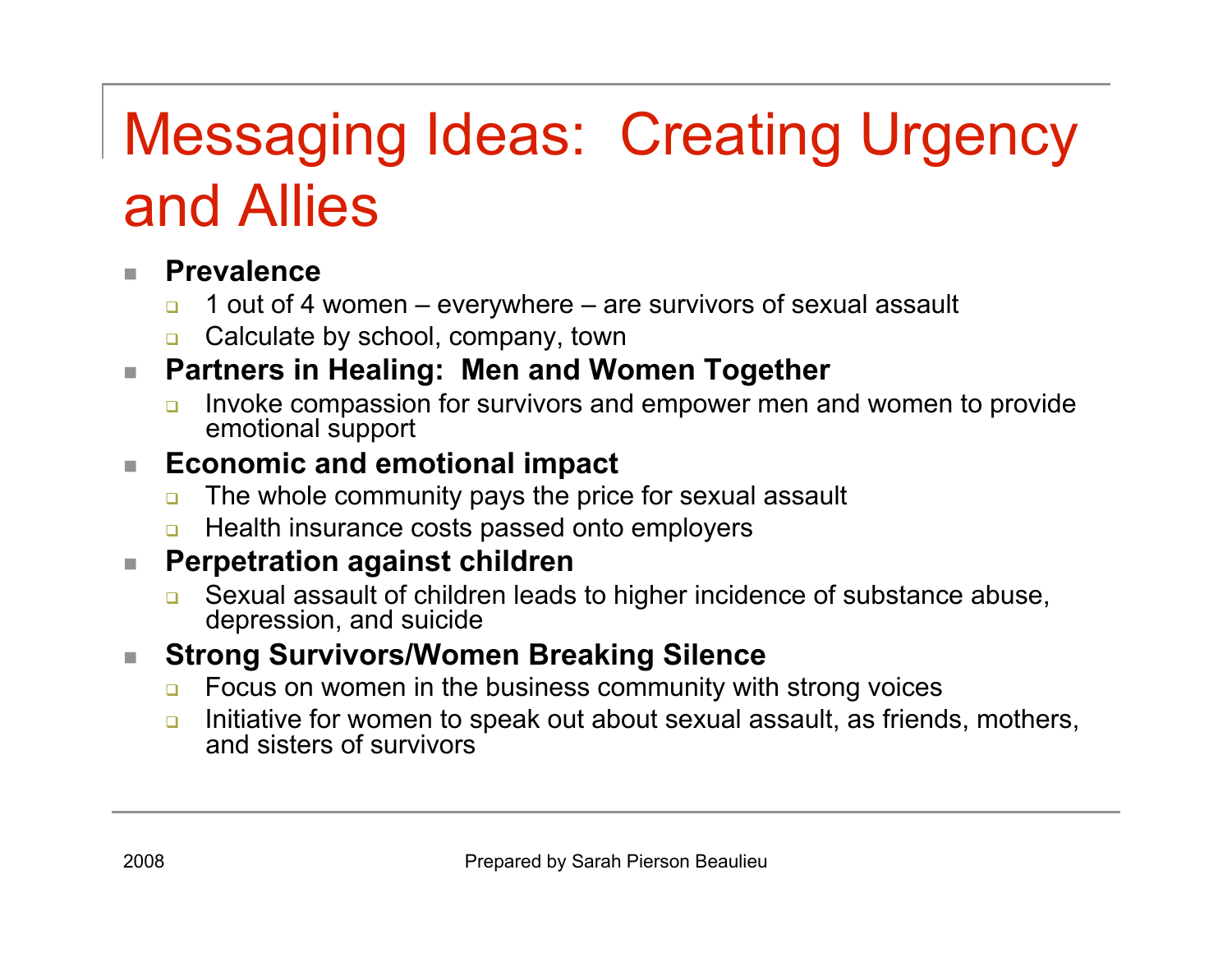# Identify Specific Areas of Support

#### **Awareness and Advocacy**

**n** National Break the Silence Campaigns: Clothesline Projects, Take Back the Night Rallies, and other public service announcements

#### **Education and Training**

- **College and university education programs** high visibility
- **Example 3** Sponsorship of leadership training for athletes

#### **Prevention Initiatives**

Parent groups in middle and high schools

#### **Direct Services**

- **n** Match tangible center or coalition "wish list" with corporations that can provide in-kind support
	- Cab vouchers and clothing for survivors leaving the hospital
	- **Furniture for individual and group therapy rooms**
	- Cell phones for volunteers and staff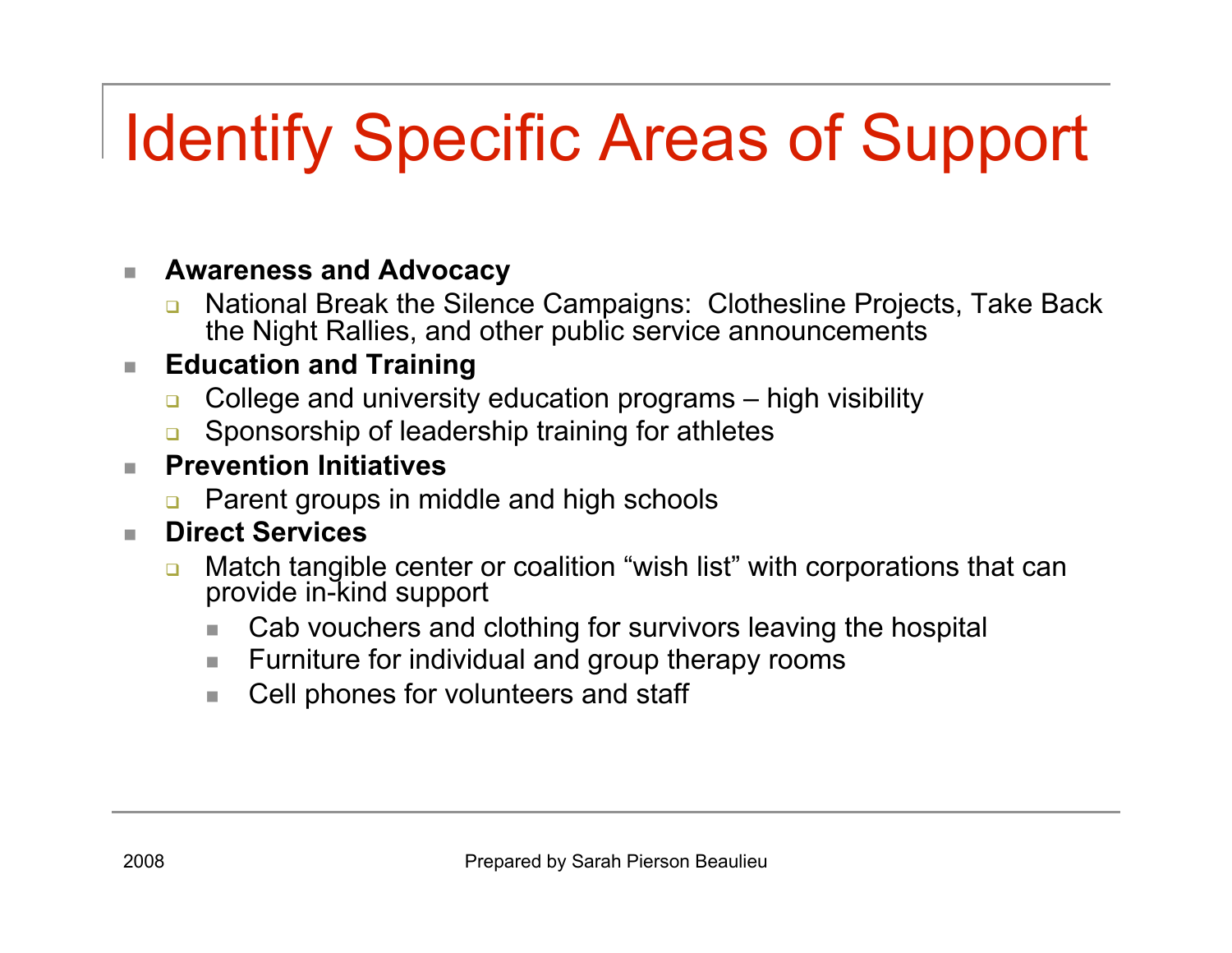### Corporate Relations Staffing

- Regional corporate partnerships manager
	- **□** Share cost and revenue based on size of coalition
- Regional media relations manager
	- n Increase number of media contacts/placements
		- Strengthen regional messaging
		- Attract corporate partners seeking regional brand awareness
- Manage regional messaging/marketing campaigns
	- Work in partnership with RAINN or request cosponsorship
	- Raise awareness about prevalence and impact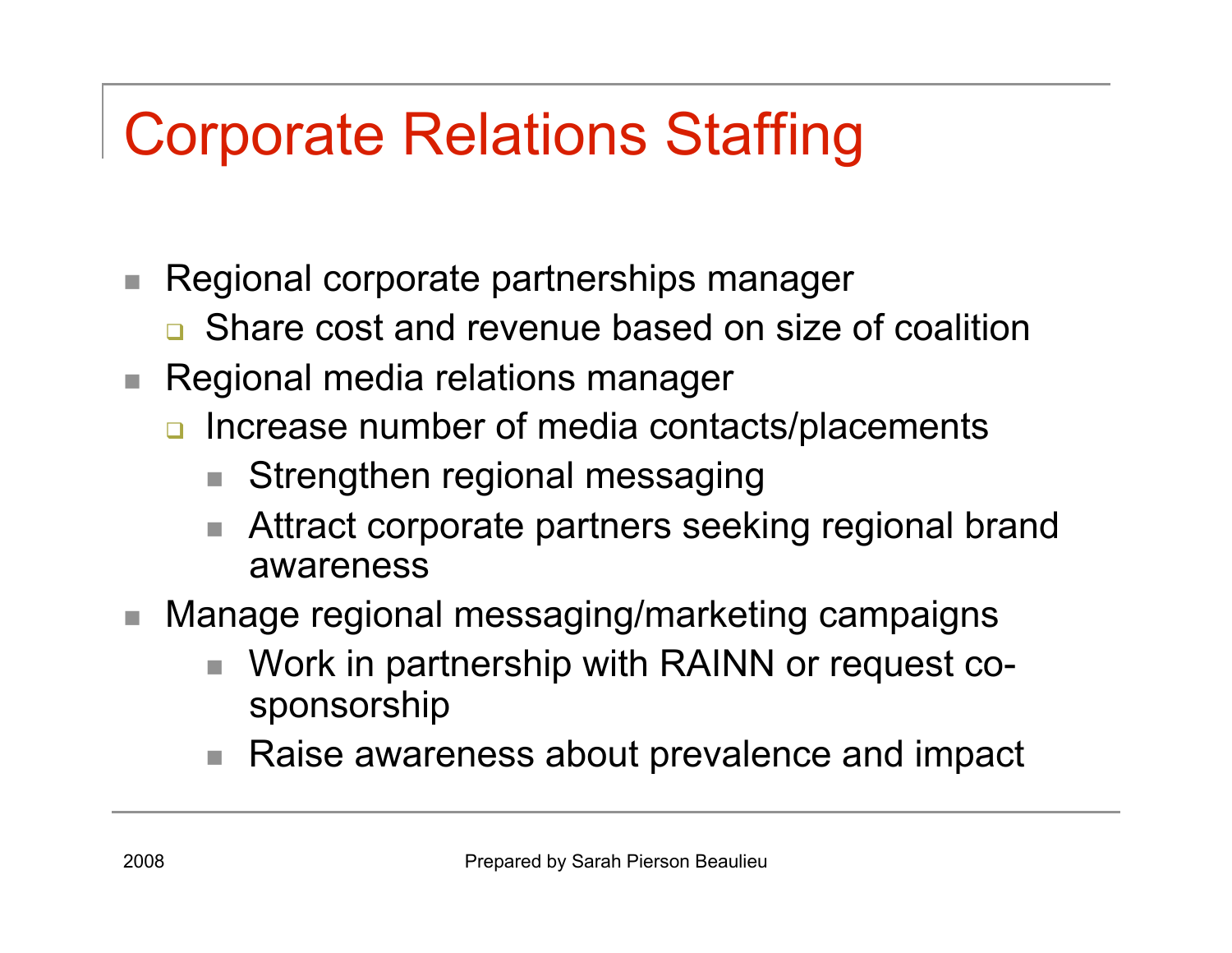# Corporate Relations Services

- Sponsor regional or state-wide events to benefit all agencies
	- Regional events attract more support than local events
	- Event-planning is a centralized skill set
- **Provide technical assistance to individual agencies with** active corporate relations programs
	- Identify opportunities to raise level of support through statewide connections
	- **□** Centralize marketing and communications, materials development, and event management